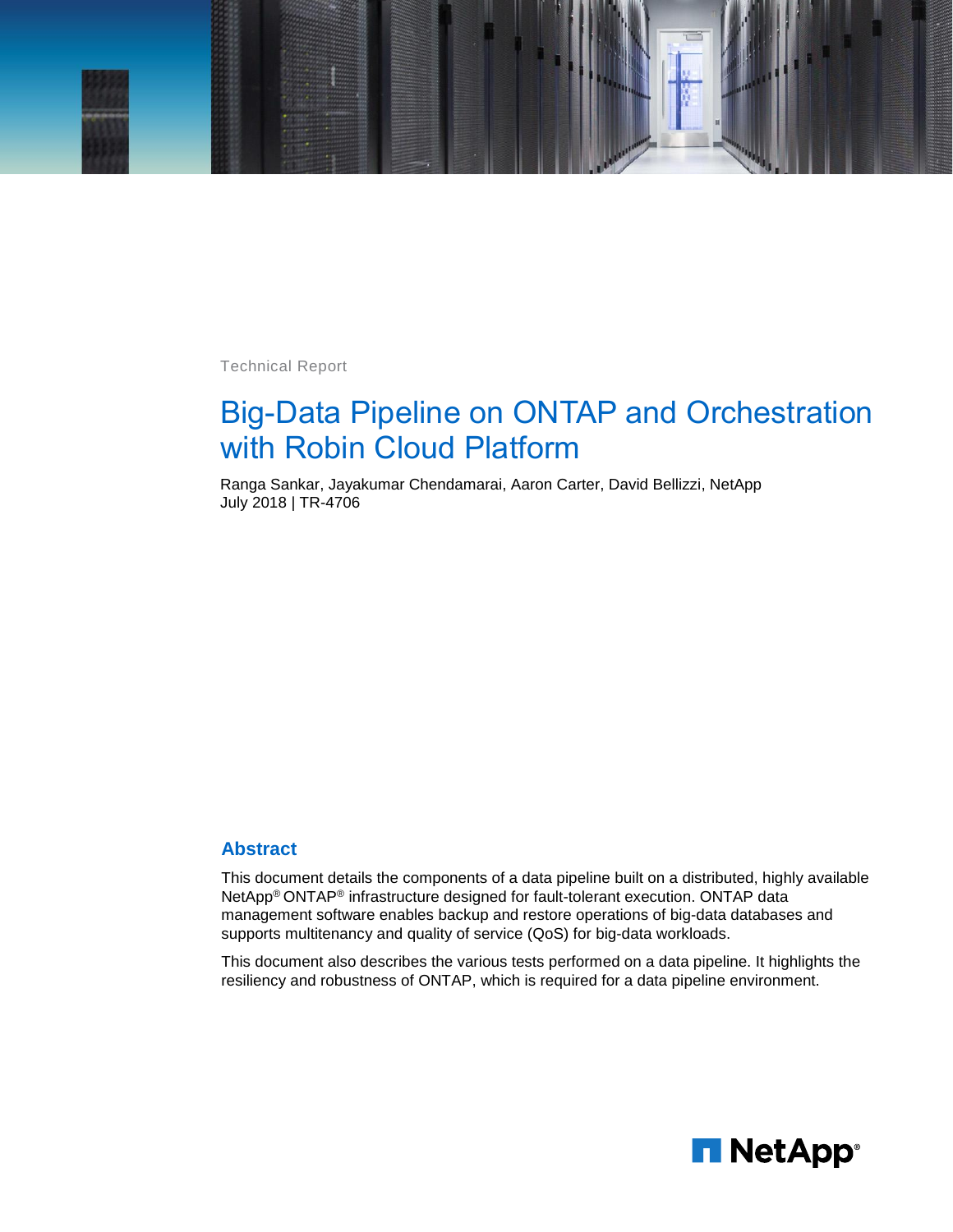#### **TABLE OF CONTENTS**

### **LIST OF TABLES**

#### **LIST OF FIGURES**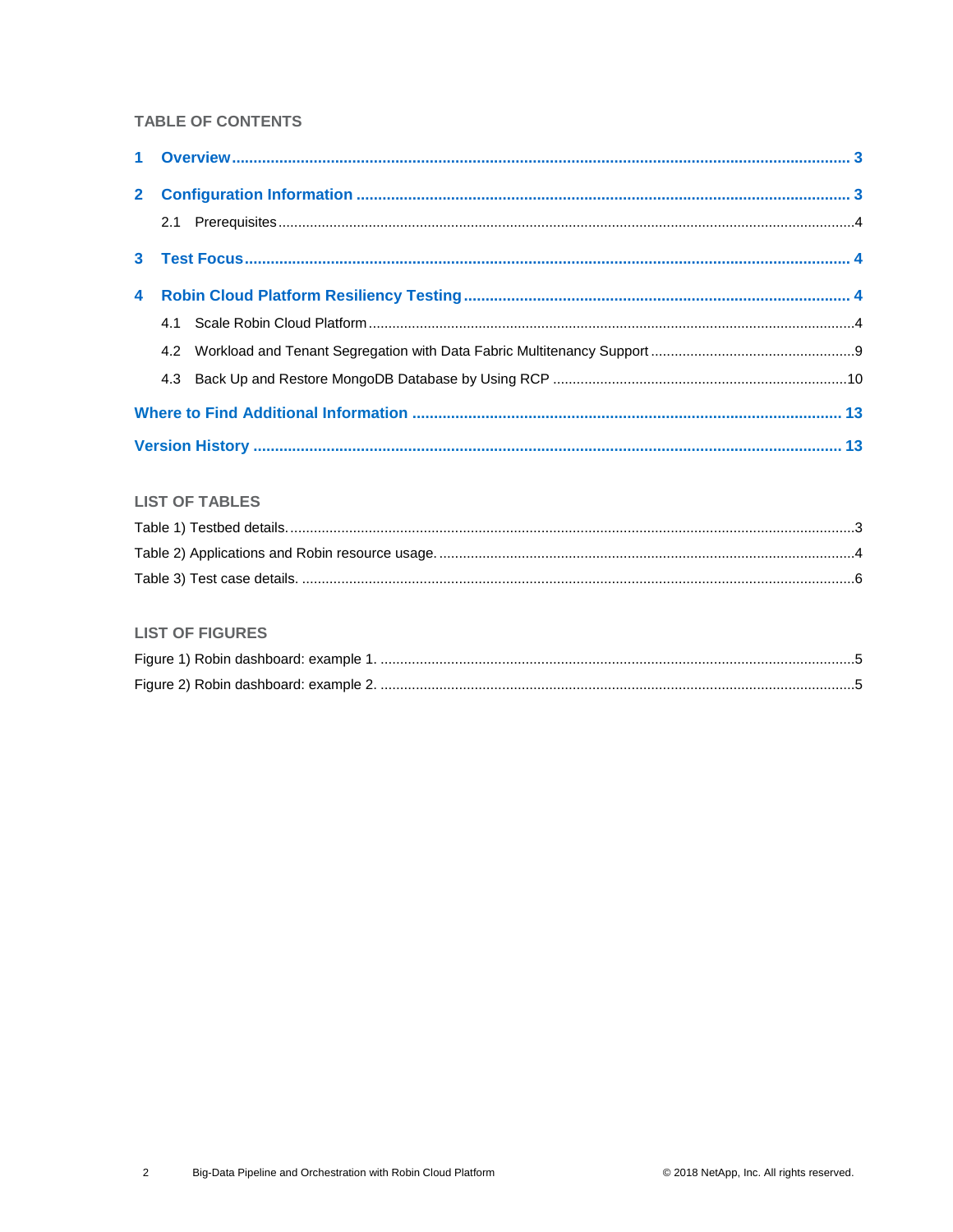## <span id="page-2-0"></span>**1 Overview**

A data pipeline consolidates data from multiple sources and makes it available for strategic use. This data typically powers internal analytics and product features. A data pipeline also refers to any set of processing elements that move data from one system to another, possibly transforming the data along the way. ONTAP data management software is a powerful platform on which a data pipeline can be hosted. To realize the benefits of a data pipeline, NetApp works with a host of real-time analytics applications that combine different framework pieces. Spark, Kafka, and Cassandra are among the most common applications, but there are many more that comprise the streaming big-data pipeline. Containers and microservices are finding favor over monolithic architectures for numerous reasons, not the least of which is that it is a complex task to get these pieces to work together, as well as to make changes and updates to them once they are working.

Robin Cloud Platform (RCP) uses containers as the underlying technology for installing a host of the realtime analytics application. This platform integrates with ONTAP data management software.

This document validates and describes the following:

- RCP as a robust, scalable, resilient management and orchestration tool for ONTAP
- <span id="page-2-1"></span>• ONTAP value proposition for a big-data pipeline solution environment

### **2 Configuration Information**

The solution is an end-to-end, customer-focused qualification; therefore, the testbed should be set up with all the components that comprise the big-data pipeline

[Table 1](#page-2-2) list the testbed details such as configuration information, testbed information, and versions of ONTAP, Red Hat, RCP, and Cassandra.

| Component                    | Version                 |
|------------------------------|-------------------------|
| Robin Systems Cloud Platform | 3.0                     |
| Linux                        | <b>RHEL 7.4</b>         |
| Multipathing                 | RHEL 7.4 - DM Multipath |
| Cassandra                    | 3.4.5, 3.4.6            |
|                              |                         |
| ONTAP API plug-in            | 2.1.0                   |
| <b>ONTAP API client</b>      | RHEL 7.2 VM             |
| <b>ONTAP</b>                 | 9.3 x4                  |
| Controller model             | AFF8080 (two-node)      |
| Processors type/cache        | Intel/20/130GB 2.2Ghz   |
| Server                       | Fujitsu RX200 S8        |
| Memory                       | 128GB                   |

<span id="page-2-2"></span>**Table 1) Testbed details.**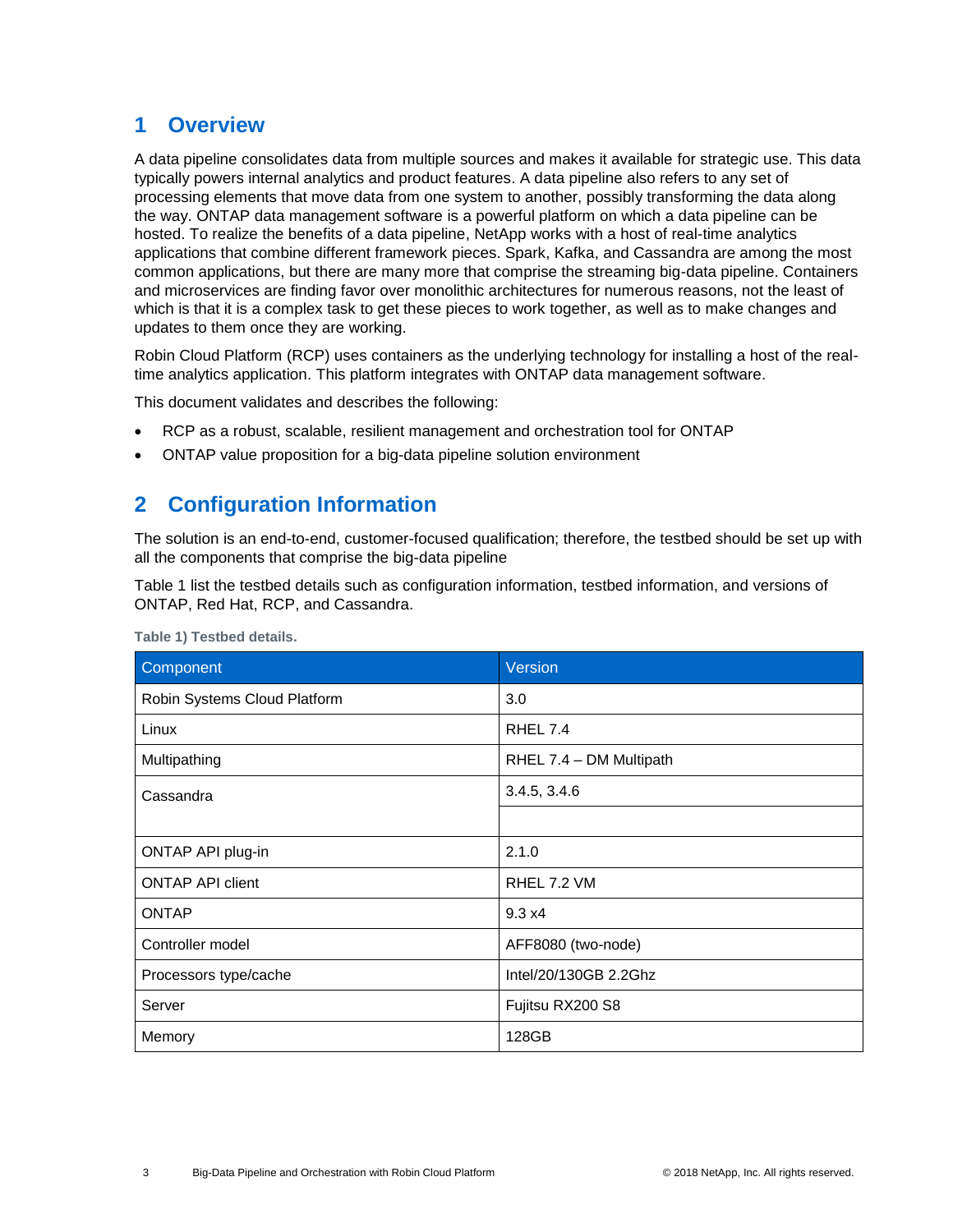### <span id="page-3-0"></span>**2.1 Prerequisites**

Before setting up a data pipeline, complete the following steps to have RCP manage storage from the ONTAP controllers:

- 1. Reimage all of the master and slave Robin nodes with Red Hat Enterprise Linux 7.4.
- 2. Enable multipathing across all of the Red Hat Enterprise Linux 7.4 Robin nodes.
- 3. Make sure that the Robin host names are persistent after a reboot.
- 4. Reboot the Linux hosts. Make sure that the host names remain persistent and the multipath works as desired.
- 5. Install ONTAP API Server on a host that has at least four CPUs and 12GB of memory.
- 6. Use a reserved subnet other than 172.20.\*. for Robin's private subnet.
- 7. Set up a Docker repository such that the required Docker images can be downloaded automatically.
- 8. Create the required number of storage virtual machines (SVMs) on the controller and enable the iSCSI license on the SVMs such that RCP can provision from these SVMs. The SVMs can exist on NetApp ONTAP Select and/or ONTAP. Let the ONTAP API server discover the SVMs.
- 9. Install the RCP server and client agents on the Robin nodes.

**Note:** The RCP comes bundled with a variety of big-data applications.

For more information, see [TR-4680: Enterprise Data Apps as a Service Using Robin Systems and the](https://www.netapp.com/us/media/tr-4680.pdf)  [NetApp Data Fabric.](https://www.netapp.com/us/media/tr-4680.pdf)

# <span id="page-3-1"></span>**3 Test Focus**

The intent of the tests is to make sure that customer use cases or workflows in a big-data pipeline hosted on an ONTAP platform work as desired. These workflows include backup, restore, multitenancy, ONTAP upgrades, and other operations. This document describes the detailed workflows and the test results. The results highlight the resiliency and robustness of ONTAP for data pipeline hosting big-data applications and databases.

## <span id="page-3-2"></span>**4 Robin Cloud Platform Resiliency Testing**

#### <span id="page-3-3"></span>**4.1 Scale Robin Cloud Platform**

To scale RCP, follow these steps.

1. Install the following big-data applications and verify that RCP scales successfully.

**Note:** Capture the Robin nodes and ONTAP resource usage.

- a. Use RCP to install applications for a data pipeline on ONTAP, ONTAP Select, and ONTAP Cloud.
- b. Install Kafka to use storage from ONTAP Select.
- c. Install Hadoop, Cassandra, and MongoDB to use NetApp AFF (ONTAP).

<span id="page-3-4"></span>**Table 2) Applications and Robin resource usage.**

| Number of    | Robin Nodes Resource Usage<br><b>CPU Cores</b><br><b>Memory</b><br>25GB<br>30<br>60GB<br>90 |  |  |  |  |  |
|--------------|---------------------------------------------------------------------------------------------|--|--|--|--|--|
| Applications |                                                                                             |  |  |  |  |  |
| 4            |                                                                                             |  |  |  |  |  |
| 8            |                                                                                             |  |  |  |  |  |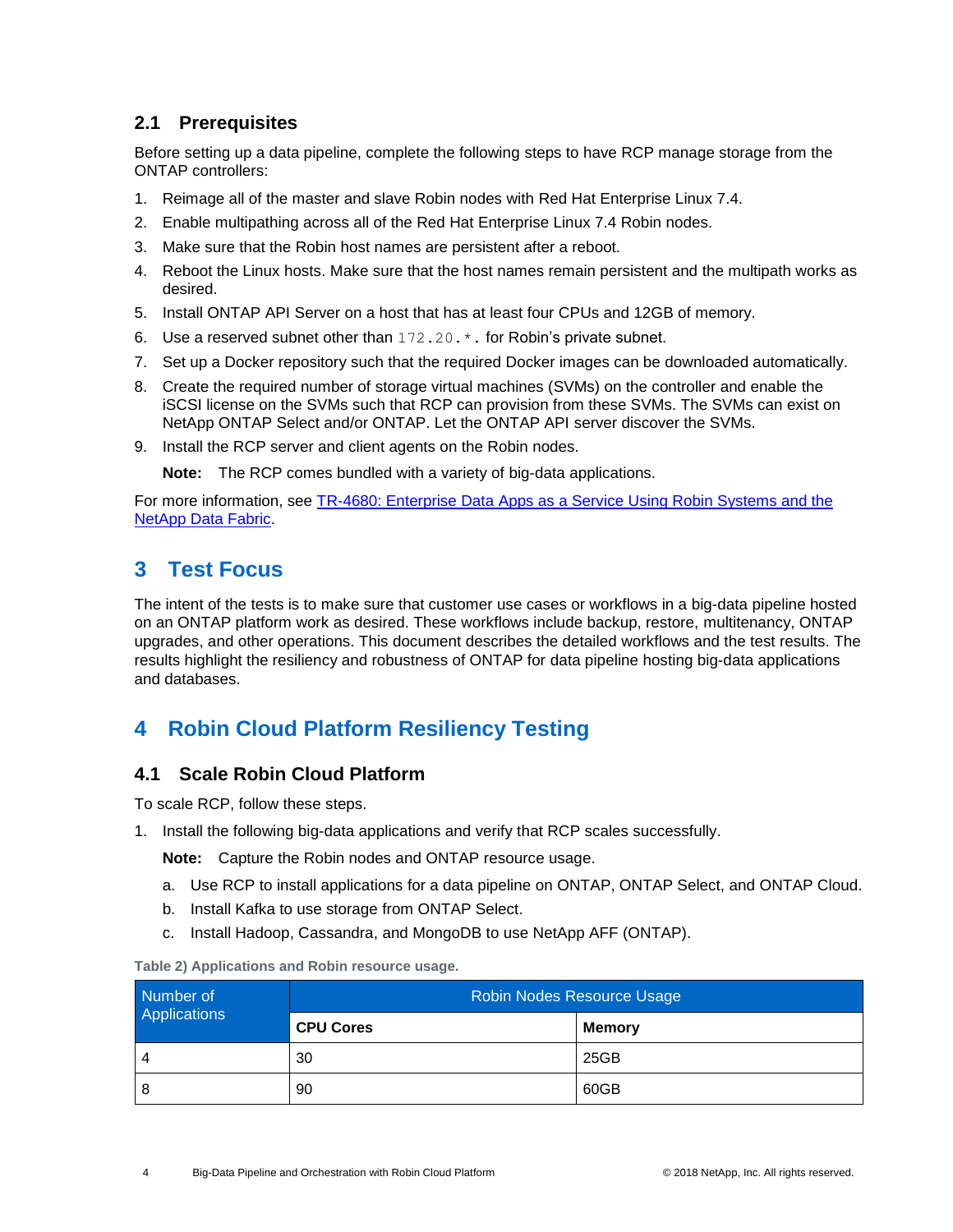| Number of    |                  | Robin Nodes Resource Usage<br>Memory<br>210GB |  |  |  |  |
|--------------|------------------|-----------------------------------------------|--|--|--|--|
| Applications | <b>CPU Cores</b> |                                               |  |  |  |  |
| 16           | 120              |                                               |  |  |  |  |

[Figure 1](#page-4-0) and [Figure 2](#page-4-1) show the Robin dashboard with various applications. The applications are multiple instances of a mix of Kafka, Hadoop, Cassandra, and MongoDB.

<span id="page-4-0"></span>



<span id="page-4-1"></span>**Figure 2) Robin dashboard: example 2.**



[Table 3](#page-5-0) lists the details of the RCP test cases.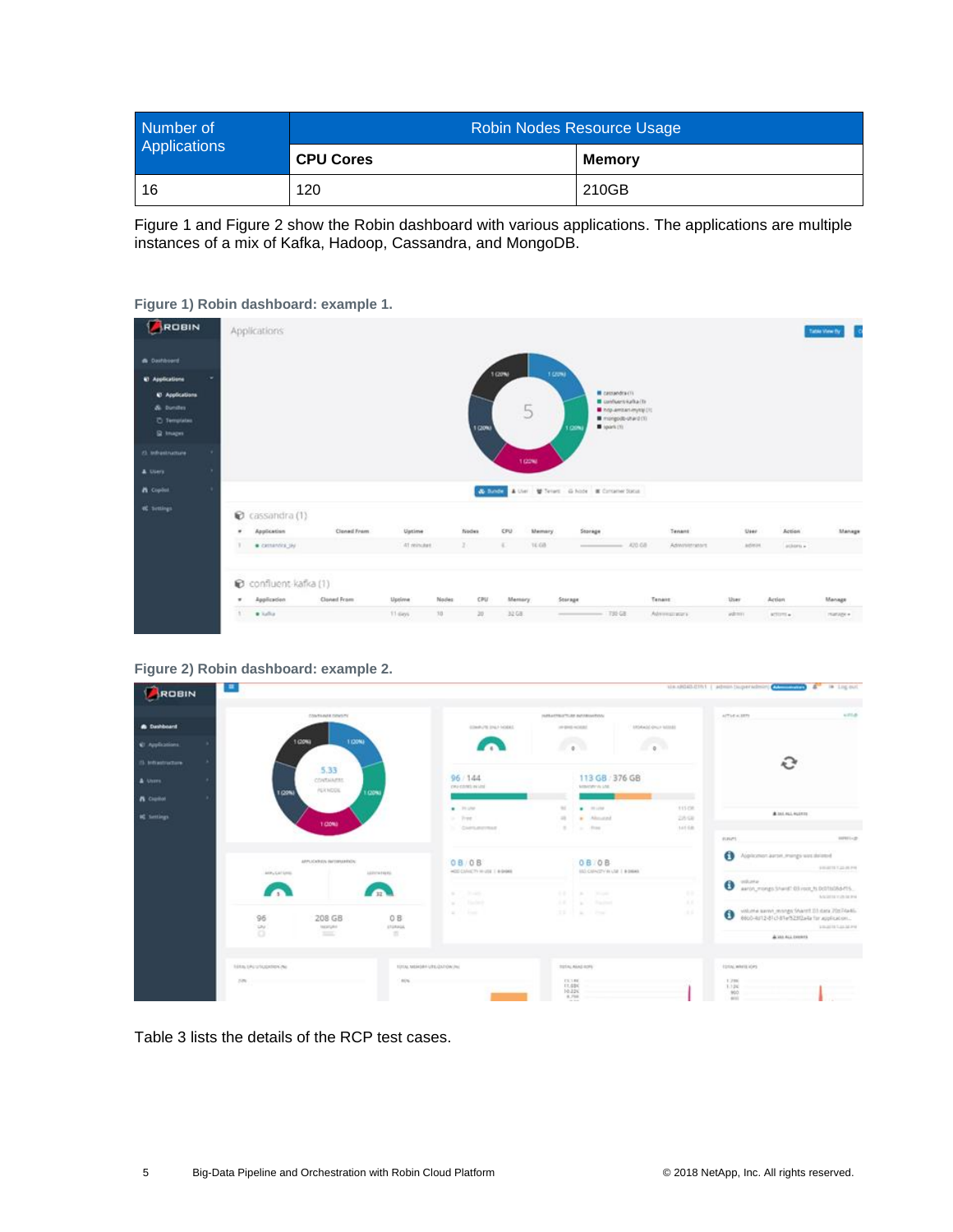<span id="page-5-0"></span>

|  |  |  |  |  | Table 3) Test case details. |
|--|--|--|--|--|-----------------------------|
|--|--|--|--|--|-----------------------------|

| <b>Test Case</b>             | <b>Description</b>                                                                                                                                                                                 | Workflow                                                                                                                                                                                                                                                                                                                         | <b>Comments</b>                                                                               |
|------------------------------|----------------------------------------------------------------------------------------------------------------------------------------------------------------------------------------------------|----------------------------------------------------------------------------------------------------------------------------------------------------------------------------------------------------------------------------------------------------------------------------------------------------------------------------------|-----------------------------------------------------------------------------------------------|
| Application<br>Provisioning  | In this test case, we provision<br>MongoDB and Cassandra<br>applications and run I/O to the<br>application using ONTAP storage<br>on the back end.                                                 | 1. Provision RCP.<br>2. Create storage for the MongoDB<br>and Cassandra applications.<br>3. Deploy the MongoDB and<br>Cassandra applications.<br>4. Run I/O using Yahoo! Cloud<br>Serving Benchmark (YCSB) to<br>MongoDB and run I/O to<br>Cassandra.                                                                            | Verified that I/O to<br>various applications<br>completed<br>successfully.                    |
| Storage<br>Failover<br>(SFO) | In this test case, we verify the<br>resiliency of RCP when SFO<br>occurs. The SFOs that take place<br>are take/give, reboot/give, and<br>panic/give.                                               | 1. Follow the steps in the Application<br>Provisioning test case to deploy the<br>MongoDB and Cassandra<br>applications.<br>2. Perform one SFO every 60<br>minutes.<br>3. Verify that the applications stay up<br>and I/O continues to run.                                                                                      | Verified that I/O to<br>various applications<br>completed<br>successfully without<br>failure. |
| Vol Move                     | In this test case, we verify that the<br>application stays up and I/O<br>continues to run to the application<br>when the volume is moving<br>between aggregates.                                   | 1. Follow the steps in the Application<br>Provisioning test case to deploy the<br>MongoDB and Cassandra<br>applications.<br>2. Move the volume between<br>aggregates from where the<br>application provisioned by RCP is<br>running.<br>3. Verify that the application stays up<br>and I/O continues to run.                     | Verified that volume<br>migration completed<br>successfully without<br>any I/O failures.      |
| <b>LIF Migrate</b>           | In this test case, we verify that the<br>application stays up and I/O<br>continues to run when logical<br>interfaces (LIFs) on the storage<br>virtual machine (SVM) are rotating<br>between nodes. | 1. Follow the steps in the Application<br>Provision test case to deploy the<br>MongoDB and Cassandra<br>applications.<br>2. Migrate the LIFs on the SVM that is<br>connected to RCP from where the<br>MongoDB and Cassandra<br>applications are running.<br>3. Verify that the application stays up<br>and I/O continues to run. | Verified that there<br>were no I/O failures.                                                  |

2. With RCP at 75% usage, gracefully remove a Robin node (resiliency in the face of failures).

- − **Expected result:** Verified applications continue to run without failure and are properly reallocated.
- − **Observed result:** No application failures were observed. Robin node was gracefully removed.
- 3. With RCP at 75% usage, move a container to a different Robin node.
	- − **Expected result:** Container is moved to a different node and applications continue to run without failure.
	- − **Observed result:** Container was moved to a different node without any application failure.
- 4. With RCP at 75% usage, power off a Robin node (resiliency in face of failures).
	- − **Expected result:** Verified applications continue to run without failure.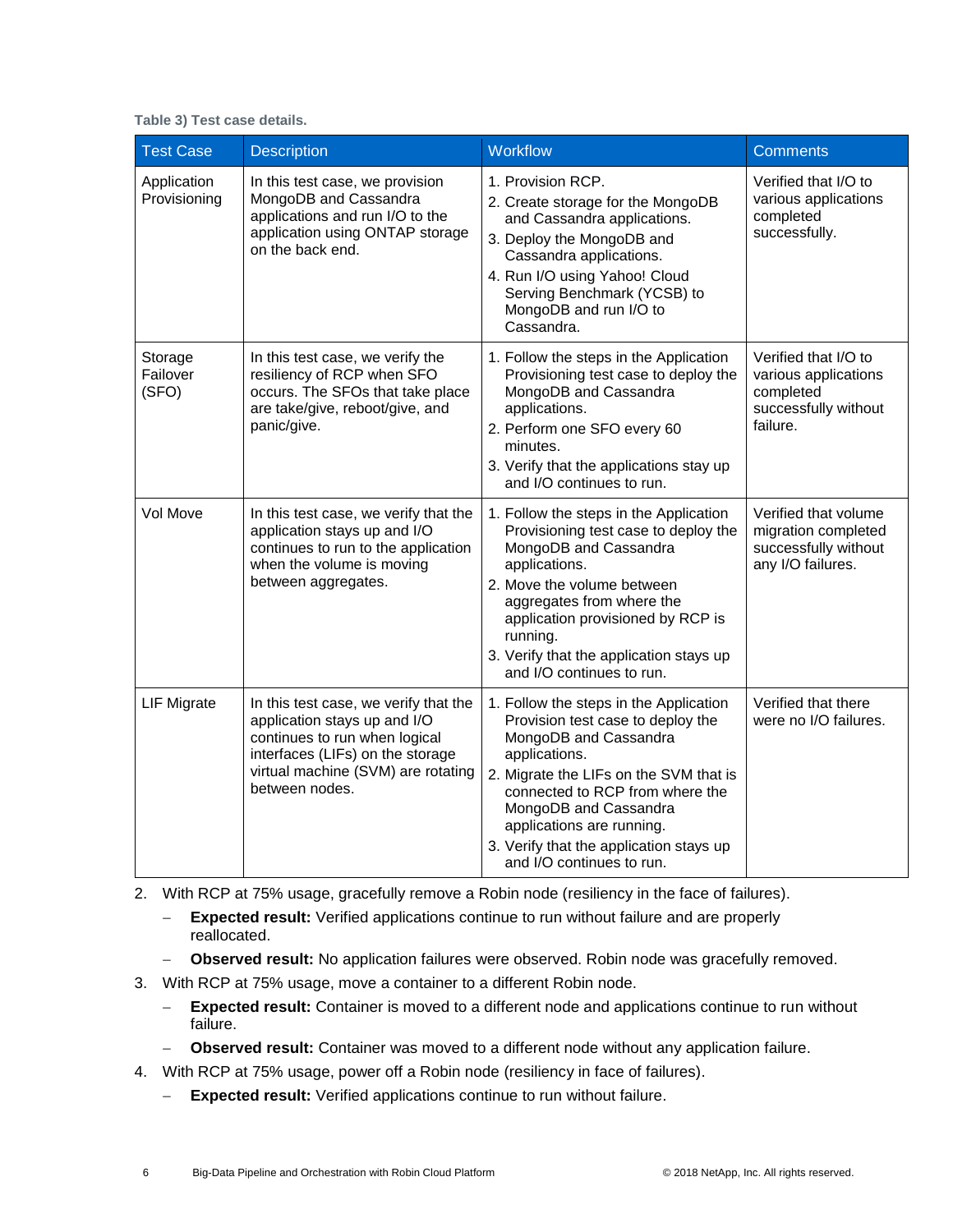- − **Observed result:** The applications were moved to other available Robin nodes.
- 5. Verify that RCP and the applications are highly available during ONTAP outages (takeover/giveback)
	- − The sysstat command shows approximately 5k iSCSI IOPS before takeover on ste-s8080- 01a.

```
ste-s8080-01ab::*> storage failover show
                           Takeover
                           Possible State Description
Node
              Partner
ste-s8080-01a ste-s8080-01b true
                                   Connected to ste-s8080-01b
ste-s8080-01b ste-s8080-01a true Connected to ste-s8080-01a
2 entries were displayed.
```

```
ste-s8080-01ab: :*> run * sysstat -i 1
2 entries were acted on.
Node: ste-s8080-01a
       NFS CIFS iSCSI Net kB/s
                                          Disk kB/s iSCSI kB/s Cache
CPU
                                                              out
                              in
                                    _{\text{out}}read write
                                                                     age
              11<br>18979 - 9577<br>1829 - 9502 - 9502
34%
         \circ1491
                                           6462
                                                 2435923
                                                                      >608 36241
                                   1479
                                           6012
31条
                                                                      >600 357130 4492 37744
                                  1486
                                          6620
31%>606072
                           37167
                                   1411
                                                  24 35209
31%4235
                                                                      >607856 19984
                                                       35545
34%
                     4371
                            37586
                                   1410
                                                                      >6039%
                     4372
                            37297
                                   1460
                                          16476 533508
                                                        35254
                                                                      >60Node: ste-s8080-01b
                    iSCSI
CPU
       NFS CIFS
                             Net
                                   kB/gkB/giSCSI kB/s Cache
                                           Disk
                              in
                                    out
                                           read write
                                                                out
                                                                      age
               \circ13%
                       49
                              428
                                     64
                                            16
                                                  24348
                                                                      >600 \t > 6012%17
                              93
                                   263
                                           3492 13100
                                                          74
         \circ33
                                                                0 \t > 6011%
                      10
                              99
                                           432
                                                 444
                                                          53
                \Omega35
                              374
                                     241564
                                                 1564
                                                          287
                                                                     >6010<sup>2</sup>28
13%
                       19
                              195
                                   1934
                                                          130
                                                                  \circ>6024
 9%
         \circO
                       86
                              767
                                     88
                                             44
                                                          658
                                                                  \circ>6012%
         \circ\circ1295
                                     28
                                            16
                                                   \circ66
                                                                      >60
```
− Performing takeover of ste-s8080-01a.

```
ste-s8080-01ab::*> takeover -ofnode ste-s8080-01a
  (storage failover takeover)
ste-s8080-01ab: :*>
ste-s8080-01ab::*>
ste-s8080-01ab: :*> storage failover show
                             Takeover
                          Possible State Description
Node
              Partner
                      --------- -------- ----
    . . . . . . . . . . . . . . .
ste-s8080-01a ste-s8080-01b - Unknown
ste-s8080-01b ste-s8080-01a false In takeover
2 entries were displayed.
ste-s8080-01ab: :*> storage failover show
                          Tailover Sht<br>Takeover<br>Possible
                             Possible State Description
               Partner
Node
ste-s8080-01a ste-s8080-01b -
                                       Waiting for giveback
ste-s8080-01b ste-s8080-01a false In takeover
2 entries were displayed.
```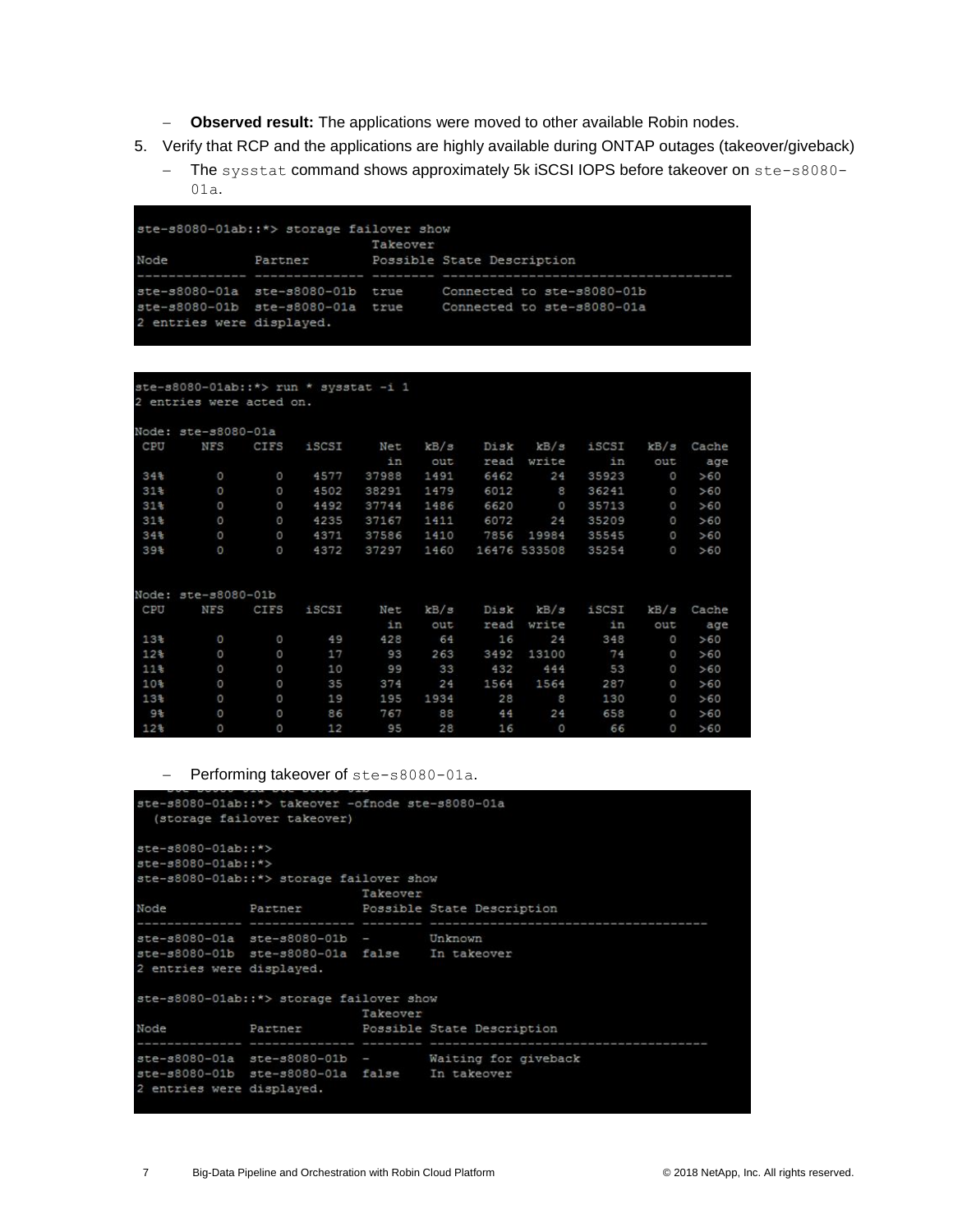− The sysstat command shows that the cluster can serve 5k IOPS even when node stes8080-01a is down.

|                 | 2 entries were acted on. |         | ste-s8080-01ab: :*> run * sysstat -i 1 |       |      |      |             |       |          |       |
|-----------------|--------------------------|---------|----------------------------------------|-------|------|------|-------------|-------|----------|-------|
|                 | Node: ste-s8080-01a      |         |                                        |       |      |      |             |       |          |       |
|                 | Node is not responding.  |         |                                        |       |      |      |             |       |          |       |
|                 | Node: ste-s8080-01b      |         |                                        |       |      |      |             |       |          |       |
| CPU             | <b>NFS</b>               | CIFS    | iSCSI                                  | Net   | kB/s | Disk | kB/s        | iSCSI | kB/s     | Cache |
|                 |                          |         |                                        | in    | out  | read | write       | in    | out      | age   |
| 25%             | $\circ$                  | $\circ$ | 1594                                   | 86533 | 2431 | 1840 | 24          | 82805 | $\circ$  | >60   |
| 25%             | O                        | $\circ$ | 2855                                   | 72496 | 2012 | 1784 | 24          | 69116 | $\circ$  | >60   |
| 37 <sub>5</sub> | $\circ$                  | 0       | 2754                                   | 67257 | 2667 |      | 7636 285696 | 64180 | $\circ$  | >60   |
| 26%             | O                        | O       | 4703                                   | 39459 | 872  |      | 2308 179220 | 37298 | $\circ$  | >60   |
| 29%             | O                        | O       | 4698                                   | 39105 | 1713 |      | 5804 467924 | 36925 | $\circ$  | >60   |
| 25%             | $\circ$                  | $\circ$ | 4539                                   | 38407 | 1656 | 3372 | 61044       | 36295 | $\Omega$ | >60   |
| 28%             | $\circ$                  | O       | 4233                                   | 37269 | 1654 | 1476 | 24          | 35226 | $\circ$  | >60   |

- 6. Upgrade ONTAP (9.3 x23 to 9.4 x17) without any application or RCP failures.
	- − The sysstat command shows that there are IOPS on the 9.3 x23 cluster version.

| CPU            | <b>NFS</b> | CIFS     | iSCSI | Net    | kB/s | Disk  | kB/s         | iSCSI  | kB/s     | Cache |
|----------------|------------|----------|-------|--------|------|-------|--------------|--------|----------|-------|
|                |            |          |       | in     | out  | read  | write        | in     | out      | age   |
| 11%            | $\circ$    | 0        | 1616  | 110040 | 3292 | 7752  | 24           | 104968 | $\circ$  | >60   |
| 12%            | $\circ$    | $\circ$  | 1707  | 116657 | 2942 | 8392  | 8            | 111178 | $\circ$  | >60   |
| 98             | O          | O        | 1286  | 88057  | 2631 | 6284  | 24           | 83599  | $\circ$  | >60   |
| 10%            | $\circ$    | 0        | 1359  | 92738  | 2260 | 7392  | $\circ$      | 88707  | $\circ$  | >60   |
| 32%            | $\circ$    | $\circ$  | 1739  | 118885 | 3321 |       | 26332 335612 | 113697 | $\circ$  | >60   |
| 22%            | $\circ$    | o        | 1799  | 123376 | 3920 |       | 17208 851272 | 117244 | $\circ$  | >60   |
| 11%            | $\circ$    | $\circ$  | 1362  | 93718  | 3649 | 8092  | 77336        | 88957  | $\circ$  | >60   |
| 9%             | $\circ$    | $\circ$  | 1343  | 90584  | 2133 | 6612  | 24           | 86258  | $\theta$ | >60   |
| 6 <sup>3</sup> | O          | $\Omega$ | 959   | 62461  | 2780 | 4824  | $\circ$      | 59417  | $\circ$  | >60   |
| 14%            | O          | $\circ$  | 1735  | 118983 | 2548 | 10292 | 2020         | 113299 | $\circ$  | >60   |

− The sysstat command and the Robin performance UI show that the IOPS is not disrupted while the upgrade is in progress.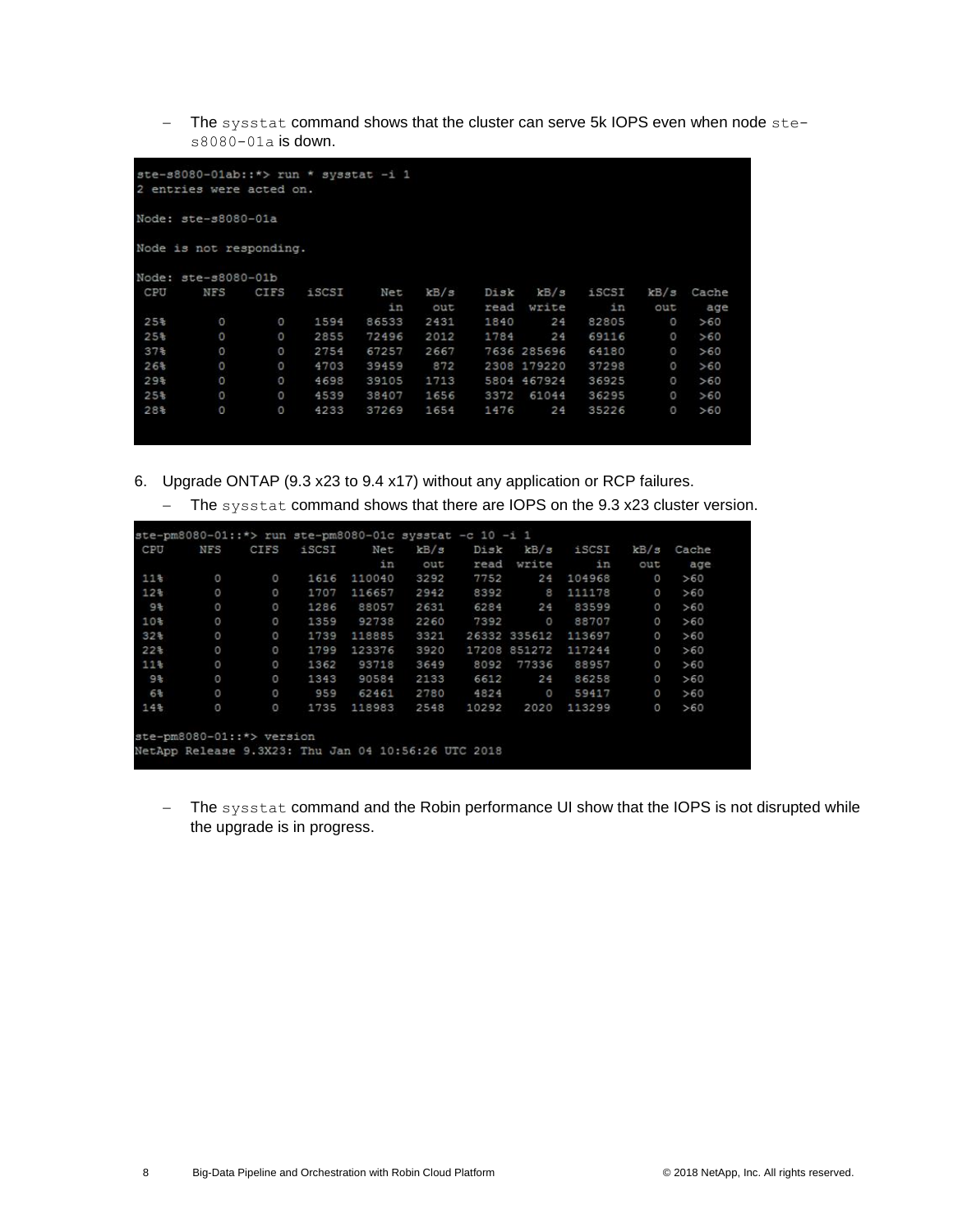|                                                                                                                                                                                                                                                                                                                                                                                                                                                                                                                                                                                                                                                                                                                                                                                                                                                                                                                                                                                                                                                                                                                                                                                                                                                                                                                                                                                                                                                                                                                                                                                                                                                                                                                                                                                                                                                                                                                                                                                                                                                                                                                                                                                                                                                                                                                                                                                                                                                                                                                                                                                                                                                                                                                                                                                                                                                                                                                                                                                                                                                                                                                                                                                                                                                                                                                                                                                                                                                                                                                                                                                                                                                                                                                                                                                                                                                                                                                                                                                                                                                                                                                                                                                                                                                                                                                                                                                                                                                                                                                                                                                                                                                                   |  |  |  |  |  |  |                                      |                 |                                |                                 |                                                  | $n \geq 1$ |
|-------------------------------------------------------------------------------------------------------------------------------------------------------------------------------------------------------------------------------------------------------------------------------------------------------------------------------------------------------------------------------------------------------------------------------------------------------------------------------------------------------------------------------------------------------------------------------------------------------------------------------------------------------------------------------------------------------------------------------------------------------------------------------------------------------------------------------------------------------------------------------------------------------------------------------------------------------------------------------------------------------------------------------------------------------------------------------------------------------------------------------------------------------------------------------------------------------------------------------------------------------------------------------------------------------------------------------------------------------------------------------------------------------------------------------------------------------------------------------------------------------------------------------------------------------------------------------------------------------------------------------------------------------------------------------------------------------------------------------------------------------------------------------------------------------------------------------------------------------------------------------------------------------------------------------------------------------------------------------------------------------------------------------------------------------------------------------------------------------------------------------------------------------------------------------------------------------------------------------------------------------------------------------------------------------------------------------------------------------------------------------------------------------------------------------------------------------------------------------------------------------------------------------------------------------------------------------------------------------------------------------------------------------------------------------------------------------------------------------------------------------------------------------------------------------------------------------------------------------------------------------------------------------------------------------------------------------------------------------------------------------------------------------------------------------------------------------------------------------------------------------------------------------------------------------------------------------------------------------------------------------------------------------------------------------------------------------------------------------------------------------------------------------------------------------------------------------------------------------------------------------------------------------------------------------------------------------------------------------------------------------------------------------------------------------------------------------------------------------------------------------------------------------------------------------------------------------------------------------------------------------------------------------------------------------------------------------------------------------------------------------------------------------------------------------------------------------------------------------------------------------------------------------------------------------------------------------------------------------------------------------------------------------------------------------------------------------------------------------------------------------------------------------------------------------------------------------------------------------------------------------------------------------------------------------------------------------------------------------------------------------------------------------------------|--|--|--|--|--|--|--------------------------------------|-----------------|--------------------------------|---------------------------------|--------------------------------------------------|------------|
|                                                                                                                                                                                                                                                                                                                                                                                                                                                                                                                                                                                                                                                                                                                                                                                                                                                                                                                                                                                                                                                                                                                                                                                                                                                                                                                                                                                                                                                                                                                                                                                                                                                                                                                                                                                                                                                                                                                                                                                                                                                                                                                                                                                                                                                                                                                                                                                                                                                                                                                                                                                                                                                                                                                                                                                                                                                                                                                                                                                                                                                                                                                                                                                                                                                                                                                                                                                                                                                                                                                                                                                                                                                                                                                                                                                                                                                                                                                                                                                                                                                                                                                                                                                                                                                                                                                                                                                                                                                                                                                                                                                                                                                                   |  |  |  |  |  |  |                                      |                 |                                |                                 |                                                  |            |
|                                                                                                                                                                                                                                                                                                                                                                                                                                                                                                                                                                                                                                                                                                                                                                                                                                                                                                                                                                                                                                                                                                                                                                                                                                                                                                                                                                                                                                                                                                                                                                                                                                                                                                                                                                                                                                                                                                                                                                                                                                                                                                                                                                                                                                                                                                                                                                                                                                                                                                                                                                                                                                                                                                                                                                                                                                                                                                                                                                                                                                                                                                                                                                                                                                                                                                                                                                                                                                                                                                                                                                                                                                                                                                                                                                                                                                                                                                                                                                                                                                                                                                                                                                                                                                                                                                                                                                                                                                                                                                                                                                                                                                                                   |  |  |  |  |  |  |                                      |                 |                                |                                 |                                                  |            |
|                                                                                                                                                                                                                                                                                                                                                                                                                                                                                                                                                                                                                                                                                                                                                                                                                                                                                                                                                                                                                                                                                                                                                                                                                                                                                                                                                                                                                                                                                                                                                                                                                                                                                                                                                                                                                                                                                                                                                                                                                                                                                                                                                                                                                                                                                                                                                                                                                                                                                                                                                                                                                                                                                                                                                                                                                                                                                                                                                                                                                                                                                                                                                                                                                                                                                                                                                                                                                                                                                                                                                                                                                                                                                                                                                                                                                                                                                                                                                                                                                                                                                                                                                                                                                                                                                                                                                                                                                                                                                                                                                                                                                                                                   |  |  |  |  |  |  |                                      |                 |                                |                                 |                                                  |            |
|                                                                                                                                                                                                                                                                                                                                                                                                                                                                                                                                                                                                                                                                                                                                                                                                                                                                                                                                                                                                                                                                                                                                                                                                                                                                                                                                                                                                                                                                                                                                                                                                                                                                                                                                                                                                                                                                                                                                                                                                                                                                                                                                                                                                                                                                                                                                                                                                                                                                                                                                                                                                                                                                                                                                                                                                                                                                                                                                                                                                                                                                                                                                                                                                                                                                                                                                                                                                                                                                                                                                                                                                                                                                                                                                                                                                                                                                                                                                                                                                                                                                                                                                                                                                                                                                                                                                                                                                                                                                                                                                                                                                                                                                   |  |  |  |  |  |  |                                      |                 |                                |                                 |                                                  |            |
|                                                                                                                                                                                                                                                                                                                                                                                                                                                                                                                                                                                                                                                                                                                                                                                                                                                                                                                                                                                                                                                                                                                                                                                                                                                                                                                                                                                                                                                                                                                                                                                                                                                                                                                                                                                                                                                                                                                                                                                                                                                                                                                                                                                                                                                                                                                                                                                                                                                                                                                                                                                                                                                                                                                                                                                                                                                                                                                                                                                                                                                                                                                                                                                                                                                                                                                                                                                                                                                                                                                                                                                                                                                                                                                                                                                                                                                                                                                                                                                                                                                                                                                                                                                                                                                                                                                                                                                                                                                                                                                                                                                                                                                                   |  |  |  |  |  |  |                                      |                 |                                |                                 |                                                  | $*$ X      |
|                                                                                                                                                                                                                                                                                                                                                                                                                                                                                                                                                                                                                                                                                                                                                                                                                                                                                                                                                                                                                                                                                                                                                                                                                                                                                                                                                                                                                                                                                                                                                                                                                                                                                                                                                                                                                                                                                                                                                                                                                                                                                                                                                                                                                                                                                                                                                                                                                                                                                                                                                                                                                                                                                                                                                                                                                                                                                                                                                                                                                                                                                                                                                                                                                                                                                                                                                                                                                                                                                                                                                                                                                                                                                                                                                                                                                                                                                                                                                                                                                                                                                                                                                                                                                                                                                                                                                                                                                                                                                                                                                                                                                                                                   |  |  |  |  |  |  |                                      |                 |                                |                                 | $-$ 0 $0$ $1$ $0$ $1$ $0$ $1$ $1$                |            |
| CR-TTF Consisting Manager: Connected to Dayakr Drunkdro TE-1<br>Fix View Outshare Task Help<br>(Disconnect ) Companies (IC System many           N. Connection wined .                            <br>U Peterat 131<br>- liest standshifted Lage.<br><b>Password</b><br>Seesson, Outwat Settings 1, 23<br>Sir Command Thurset of all interior connection are oblica-<br>$-122$<br>map0404700617 / memple 18" / de spile 28" / spilep.hp.ndanp.com/ / map040472062" / spiletp.rip.ortapp.com/<br>arbolisand committee and it.<br>$\blacksquare \bullet \land \blacksquare \bullet \blacksquare \bullet \blacksquare \blacksquare \bullet \blacksquare \bullet \blacksquare \bullet \blacksquare \bullet \blacksquare \bullet \blacksquare \bullet \blacksquare \bullet \blacksquare \bullet \blacksquare \bullet \blacksquare \bullet \blacksquare \bullet \blacksquare \bullet \blacksquare \bullet \blacksquare \bullet \blacksquare \bullet \blacksquare \bullet \blacksquare \bullet \blacksquare \bullet \blacksquare \bullet \blacksquare \bullet \blacksquare \bullet \blacksquare \bullet \blacksquare \bullet \blacksquare \bullet \blacksquare \bullet \blacksquare \bullet \blacksquare \bullet \blacksquare \bullet \blacksquare \bullet \blacksquare \bullet \blacksquare \bullet \blacksquare \bullet \blacksquare$<br>CAM compactible Line<br>Warnung: Minne Chief closier is montiqueer.<br>West Kitt & Chip<br>for NAT, assumily confirm that the SAN<br>← → C ) A lot setze   MMA/VER-0040-0181/mmMM/1:-scmftr>+ayphapod-151/happhars -mongleb<br>configuration is fally supported.<br>an interest was ready<br>Article: Refer to the Nether-<br><b>SOART</b><br>Enterspershallty Motals Tool Dog<br>ROBIN<br>Locacopersbilley information.<br>Merica's<br>TTX CIE Cata Virturnet<br>verall Statue<br><b>Warning</b><br>entries were displayed.<br><b>EL MANASS</b><br><b>M. PERFORMANCE</b><br>$-0.100$<br><b>B</b> Dishboyd<br>Werning: Veildetich her reported wentings.<br>It you want to remove and tyres. It<br><b>C</b> Applications<br>Lastiana uplaterna<br><b>CONTAINER</b><br><b>CRU</b><br><b>WOLE</b><br>tolet that the "cluster image show-spiker-propince" common to these option are<br>C Applications<br>0.25 lbs<br>to padD80 (Irr7) claster image show-update progress<br>& Rondas<br>10.1er/aCphild.class.com<br><b>Elepres</b><br>Ertimated<br><b>C: Templatos</b><br>$-0.96$<br>Gdate Thase<br>Duration<br>Statut<br>Duranion.<br>and glass<br>mongodo ConfigSatvor (D)<br>Q images<br>00100149<br>00133103<br>tre-update stacks<br>completed<br>0.25%<br>Data ONTAF updates<br><b>IA-progress</b><br>03/13/1008<br>00100110<br>morgo@ Configherver 23<br>II. infrastructure<br>00001101<br>8125%  J163A01638 0.9<br>morgailly QueryRouter 21<br>ylar halder<br><b>Richard Green</b><br>Flatos Heachighted<br>4 Iners<br><b>QuaryRoute</b><br>36.69 W<br>$-0.14 - 0.01$<br>ski-pirolsteine<br>installing Data GEERS and terro smaps.<br>mangada.QueryRouter.02<br>$a + 4a + 5 + 6 + -5$<br>Invialisms Data GNT&2 auditors image;<br>60-241019-0-6<br><b>n</b> Coulde<br>to percet-tic<br>Installing Duta GKEAP suffered image.<br>in progress<br>SETS N. LOS GASESAL TOO N.<br>to undered this<br>10 progress<br>Enstalling Dota CHTAP ouftward lange.<br>mishesom Shared III<br>of terms<br>sonsits were displayed.<br>0413 244-011-241-249-010<br>margism snarch 22<br>14-pmdd00-2111*> run rt4-pmd000-01<br>ste-pm0000-21A ste-pm0000-01B ste-pm0000-018 ste-pm00001-218<br>130.55 % 120 (80.00 GS) 100 %<br>rte-poddod-clin+b run ete-poddod-clo erastat -f 10 =1 1<br>impropolls Sture11.03<br>œ<br><b>NYT</b><br>$-0.0193$<br><b>ARCRY</b><br><b>Simm</b><br><b>MS/a</b><br><b>KINGST</b><br><b>RS/# Cad</b><br>01/68<br>85/3<br>11<br><b>COL</b><br>casti tertine<br>morti-<br>$\sim$<br>t<br>25938<br>74 00<br>JULY 114314<br>$3-3n$ $F$ <sup>3</sup><br>24/297<br>0.154, 7<br>Venezuel 1-5-200<br>PR.<br>1941<br>$+ + 4 + 4$<br><b>PIPER</b><br><b>FEB 27</b><br><b>COL</b><br>12186<br>225.7<br>1 a/1 it<br>88975<br><b>WARD</b><br>$7 - 4$<br>\$6.55<br><b>SAN</b><br>$37 +$<br>31.0<br>ジネンタマン<br>3 CSN<br>9104<br>上にあたま<br>ジャクセ<br>17373<br>(1, 0)<br>$2-1$ in<br>34.82<br><b>AGSCY STREET</b><br>1014<br>25.<br>8.8205<br>1118<br>340<br>243<br>6.0-0<br>3358<br>34.58<br>32734<br>22144<br>٠<br>コマット<br>341<br>14%<br>4418<br>2488<br>63132<br>9176<br>45.823<br>10478<br>$3-84$<br>7448<br>22%<br>23242<br>65774<br>8230<br>1790<br>69034<br>24<br>$^{12}$<br><b>PV</b><br>9942<br>78948<br>2382<br>3843<br>92750<br>\$195<br>1.3<br>3.0%<br>1336<br>79243<br>1011<br>7618<br>73291<br>9326<br>560<br>$-14$ |  |  |  |  |  |  |                                      |                 |                                |                                 |                                                  |            |
|                                                                                                                                                                                                                                                                                                                                                                                                                                                                                                                                                                                                                                                                                                                                                                                                                                                                                                                                                                                                                                                                                                                                                                                                                                                                                                                                                                                                                                                                                                                                                                                                                                                                                                                                                                                                                                                                                                                                                                                                                                                                                                                                                                                                                                                                                                                                                                                                                                                                                                                                                                                                                                                                                                                                                                                                                                                                                                                                                                                                                                                                                                                                                                                                                                                                                                                                                                                                                                                                                                                                                                                                                                                                                                                                                                                                                                                                                                                                                                                                                                                                                                                                                                                                                                                                                                                                                                                                                                                                                                                                                                                                                                                                   |  |  |  |  |  |  |                                      |                 |                                |                                 | 壺                                                |            |
|                                                                                                                                                                                                                                                                                                                                                                                                                                                                                                                                                                                                                                                                                                                                                                                                                                                                                                                                                                                                                                                                                                                                                                                                                                                                                                                                                                                                                                                                                                                                                                                                                                                                                                                                                                                                                                                                                                                                                                                                                                                                                                                                                                                                                                                                                                                                                                                                                                                                                                                                                                                                                                                                                                                                                                                                                                                                                                                                                                                                                                                                                                                                                                                                                                                                                                                                                                                                                                                                                                                                                                                                                                                                                                                                                                                                                                                                                                                                                                                                                                                                                                                                                                                                                                                                                                                                                                                                                                                                                                                                                                                                                                                                   |  |  |  |  |  |  |                                      | Contractor Inc. | The property of the            |                                 | the charter to consider the County of the County |            |
|                                                                                                                                                                                                                                                                                                                                                                                                                                                                                                                                                                                                                                                                                                                                                                                                                                                                                                                                                                                                                                                                                                                                                                                                                                                                                                                                                                                                                                                                                                                                                                                                                                                                                                                                                                                                                                                                                                                                                                                                                                                                                                                                                                                                                                                                                                                                                                                                                                                                                                                                                                                                                                                                                                                                                                                                                                                                                                                                                                                                                                                                                                                                                                                                                                                                                                                                                                                                                                                                                                                                                                                                                                                                                                                                                                                                                                                                                                                                                                                                                                                                                                                                                                                                                                                                                                                                                                                                                                                                                                                                                                                                                                                                   |  |  |  |  |  |  |                                      | 1200            | Osinian                        |                                 | adeter Mohnment attend-                          |            |
|                                                                                                                                                                                                                                                                                                                                                                                                                                                                                                                                                                                                                                                                                                                                                                                                                                                                                                                                                                                                                                                                                                                                                                                                                                                                                                                                                                                                                                                                                                                                                                                                                                                                                                                                                                                                                                                                                                                                                                                                                                                                                                                                                                                                                                                                                                                                                                                                                                                                                                                                                                                                                                                                                                                                                                                                                                                                                                                                                                                                                                                                                                                                                                                                                                                                                                                                                                                                                                                                                                                                                                                                                                                                                                                                                                                                                                                                                                                                                                                                                                                                                                                                                                                                                                                                                                                                                                                                                                                                                                                                                                                                                                                                   |  |  |  |  |  |  |                                      |                 |                                |                                 |                                                  |            |
|                                                                                                                                                                                                                                                                                                                                                                                                                                                                                                                                                                                                                                                                                                                                                                                                                                                                                                                                                                                                                                                                                                                                                                                                                                                                                                                                                                                                                                                                                                                                                                                                                                                                                                                                                                                                                                                                                                                                                                                                                                                                                                                                                                                                                                                                                                                                                                                                                                                                                                                                                                                                                                                                                                                                                                                                                                                                                                                                                                                                                                                                                                                                                                                                                                                                                                                                                                                                                                                                                                                                                                                                                                                                                                                                                                                                                                                                                                                                                                                                                                                                                                                                                                                                                                                                                                                                                                                                                                                                                                                                                                                                                                                                   |  |  |  |  |  |  |                                      |                 |                                |                                 |                                                  |            |
|                                                                                                                                                                                                                                                                                                                                                                                                                                                                                                                                                                                                                                                                                                                                                                                                                                                                                                                                                                                                                                                                                                                                                                                                                                                                                                                                                                                                                                                                                                                                                                                                                                                                                                                                                                                                                                                                                                                                                                                                                                                                                                                                                                                                                                                                                                                                                                                                                                                                                                                                                                                                                                                                                                                                                                                                                                                                                                                                                                                                                                                                                                                                                                                                                                                                                                                                                                                                                                                                                                                                                                                                                                                                                                                                                                                                                                                                                                                                                                                                                                                                                                                                                                                                                                                                                                                                                                                                                                                                                                                                                                                                                                                                   |  |  |  |  |  |  | <b><i>ET: DEPLOYMENT INFUITE</i></b> |                 |                                |                                 |                                                  |            |
|                                                                                                                                                                                                                                                                                                                                                                                                                                                                                                                                                                                                                                                                                                                                                                                                                                                                                                                                                                                                                                                                                                                                                                                                                                                                                                                                                                                                                                                                                                                                                                                                                                                                                                                                                                                                                                                                                                                                                                                                                                                                                                                                                                                                                                                                                                                                                                                                                                                                                                                                                                                                                                                                                                                                                                                                                                                                                                                                                                                                                                                                                                                                                                                                                                                                                                                                                                                                                                                                                                                                                                                                                                                                                                                                                                                                                                                                                                                                                                                                                                                                                                                                                                                                                                                                                                                                                                                                                                                                                                                                                                                                                                                                   |  |  |  |  |  |  |                                      |                 |                                |                                 |                                                  |            |
|                                                                                                                                                                                                                                                                                                                                                                                                                                                                                                                                                                                                                                                                                                                                                                                                                                                                                                                                                                                                                                                                                                                                                                                                                                                                                                                                                                                                                                                                                                                                                                                                                                                                                                                                                                                                                                                                                                                                                                                                                                                                                                                                                                                                                                                                                                                                                                                                                                                                                                                                                                                                                                                                                                                                                                                                                                                                                                                                                                                                                                                                                                                                                                                                                                                                                                                                                                                                                                                                                                                                                                                                                                                                                                                                                                                                                                                                                                                                                                                                                                                                                                                                                                                                                                                                                                                                                                                                                                                                                                                                                                                                                                                                   |  |  |  |  |  |  |                                      |                 |                                |                                 |                                                  |            |
|                                                                                                                                                                                                                                                                                                                                                                                                                                                                                                                                                                                                                                                                                                                                                                                                                                                                                                                                                                                                                                                                                                                                                                                                                                                                                                                                                                                                                                                                                                                                                                                                                                                                                                                                                                                                                                                                                                                                                                                                                                                                                                                                                                                                                                                                                                                                                                                                                                                                                                                                                                                                                                                                                                                                                                                                                                                                                                                                                                                                                                                                                                                                                                                                                                                                                                                                                                                                                                                                                                                                                                                                                                                                                                                                                                                                                                                                                                                                                                                                                                                                                                                                                                                                                                                                                                                                                                                                                                                                                                                                                                                                                                                                   |  |  |  |  |  |  | MEMORY                               |                 | <b>READ YOU'S : WAITS JOYS</b> | <b>NAT KK</b>                   | WET TX                                           |            |
|                                                                                                                                                                                                                                                                                                                                                                                                                                                                                                                                                                                                                                                                                                                                                                                                                                                                                                                                                                                                                                                                                                                                                                                                                                                                                                                                                                                                                                                                                                                                                                                                                                                                                                                                                                                                                                                                                                                                                                                                                                                                                                                                                                                                                                                                                                                                                                                                                                                                                                                                                                                                                                                                                                                                                                                                                                                                                                                                                                                                                                                                                                                                                                                                                                                                                                                                                                                                                                                                                                                                                                                                                                                                                                                                                                                                                                                                                                                                                                                                                                                                                                                                                                                                                                                                                                                                                                                                                                                                                                                                                                                                                                                                   |  |  |  |  |  |  |                                      |                 |                                |                                 |                                                  |            |
|                                                                                                                                                                                                                                                                                                                                                                                                                                                                                                                                                                                                                                                                                                                                                                                                                                                                                                                                                                                                                                                                                                                                                                                                                                                                                                                                                                                                                                                                                                                                                                                                                                                                                                                                                                                                                                                                                                                                                                                                                                                                                                                                                                                                                                                                                                                                                                                                                                                                                                                                                                                                                                                                                                                                                                                                                                                                                                                                                                                                                                                                                                                                                                                                                                                                                                                                                                                                                                                                                                                                                                                                                                                                                                                                                                                                                                                                                                                                                                                                                                                                                                                                                                                                                                                                                                                                                                                                                                                                                                                                                                                                                                                                   |  |  |  |  |  |  | <b>UNIVERSIDE 3%</b>                 |                 | $-12$<br>فتحسبان               | $-1.483$ $%$<br>Achie           | $-2.1886$<br>A Maria                             |            |
|                                                                                                                                                                                                                                                                                                                                                                                                                                                                                                                                                                                                                                                                                                                                                                                                                                                                                                                                                                                                                                                                                                                                                                                                                                                                                                                                                                                                                                                                                                                                                                                                                                                                                                                                                                                                                                                                                                                                                                                                                                                                                                                                                                                                                                                                                                                                                                                                                                                                                                                                                                                                                                                                                                                                                                                                                                                                                                                                                                                                                                                                                                                                                                                                                                                                                                                                                                                                                                                                                                                                                                                                                                                                                                                                                                                                                                                                                                                                                                                                                                                                                                                                                                                                                                                                                                                                                                                                                                                                                                                                                                                                                                                                   |  |  |  |  |  |  |                                      |                 |                                |                                 |                                                  |            |
|                                                                                                                                                                                                                                                                                                                                                                                                                                                                                                                                                                                                                                                                                                                                                                                                                                                                                                                                                                                                                                                                                                                                                                                                                                                                                                                                                                                                                                                                                                                                                                                                                                                                                                                                                                                                                                                                                                                                                                                                                                                                                                                                                                                                                                                                                                                                                                                                                                                                                                                                                                                                                                                                                                                                                                                                                                                                                                                                                                                                                                                                                                                                                                                                                                                                                                                                                                                                                                                                                                                                                                                                                                                                                                                                                                                                                                                                                                                                                                                                                                                                                                                                                                                                                                                                                                                                                                                                                                                                                                                                                                                                                                                                   |  |  |  |  |  |  | 1991 MAN CALL 27 W                   |                 | and states                     | <b>B45 OH</b><br><b>Charles</b> | 1.6 KD/s<br><b>Charles Common</b>                |            |
|                                                                                                                                                                                                                                                                                                                                                                                                                                                                                                                                                                                                                                                                                                                                                                                                                                                                                                                                                                                                                                                                                                                                                                                                                                                                                                                                                                                                                                                                                                                                                                                                                                                                                                                                                                                                                                                                                                                                                                                                                                                                                                                                                                                                                                                                                                                                                                                                                                                                                                                                                                                                                                                                                                                                                                                                                                                                                                                                                                                                                                                                                                                                                                                                                                                                                                                                                                                                                                                                                                                                                                                                                                                                                                                                                                                                                                                                                                                                                                                                                                                                                                                                                                                                                                                                                                                                                                                                                                                                                                                                                                                                                                                                   |  |  |  |  |  |  |                                      |                 |                                | 456.5 (6%)                      | 849.31%                                          |            |
|                                                                                                                                                                                                                                                                                                                                                                                                                                                                                                                                                                                                                                                                                                                                                                                                                                                                                                                                                                                                                                                                                                                                                                                                                                                                                                                                                                                                                                                                                                                                                                                                                                                                                                                                                                                                                                                                                                                                                                                                                                                                                                                                                                                                                                                                                                                                                                                                                                                                                                                                                                                                                                                                                                                                                                                                                                                                                                                                                                                                                                                                                                                                                                                                                                                                                                                                                                                                                                                                                                                                                                                                                                                                                                                                                                                                                                                                                                                                                                                                                                                                                                                                                                                                                                                                                                                                                                                                                                                                                                                                                                                                                                                                   |  |  |  |  |  |  | (c) PT, NATURE LIBEL 19 TO           |                 |                                | <b>When the con-</b>            | Said                                             |            |
|                                                                                                                                                                                                                                                                                                                                                                                                                                                                                                                                                                                                                                                                                                                                                                                                                                                                                                                                                                                                                                                                                                                                                                                                                                                                                                                                                                                                                                                                                                                                                                                                                                                                                                                                                                                                                                                                                                                                                                                                                                                                                                                                                                                                                                                                                                                                                                                                                                                                                                                                                                                                                                                                                                                                                                                                                                                                                                                                                                                                                                                                                                                                                                                                                                                                                                                                                                                                                                                                                                                                                                                                                                                                                                                                                                                                                                                                                                                                                                                                                                                                                                                                                                                                                                                                                                                                                                                                                                                                                                                                                                                                                                                                   |  |  |  |  |  |  |                                      |                 |                                | 26.1 MS/s                       | 34 EMBrs                                         |            |
|                                                                                                                                                                                                                                                                                                                                                                                                                                                                                                                                                                                                                                                                                                                                                                                                                                                                                                                                                                                                                                                                                                                                                                                                                                                                                                                                                                                                                                                                                                                                                                                                                                                                                                                                                                                                                                                                                                                                                                                                                                                                                                                                                                                                                                                                                                                                                                                                                                                                                                                                                                                                                                                                                                                                                                                                                                                                                                                                                                                                                                                                                                                                                                                                                                                                                                                                                                                                                                                                                                                                                                                                                                                                                                                                                                                                                                                                                                                                                                                                                                                                                                                                                                                                                                                                                                                                                                                                                                                                                                                                                                                                                                                                   |  |  |  |  |  |  |                                      |                 |                                | <b><i><u>VENSE</u></i></b>      | <b>NEWS</b>                                      |            |
|                                                                                                                                                                                                                                                                                                                                                                                                                                                                                                                                                                                                                                                                                                                                                                                                                                                                                                                                                                                                                                                                                                                                                                                                                                                                                                                                                                                                                                                                                                                                                                                                                                                                                                                                                                                                                                                                                                                                                                                                                                                                                                                                                                                                                                                                                                                                                                                                                                                                                                                                                                                                                                                                                                                                                                                                                                                                                                                                                                                                                                                                                                                                                                                                                                                                                                                                                                                                                                                                                                                                                                                                                                                                                                                                                                                                                                                                                                                                                                                                                                                                                                                                                                                                                                                                                                                                                                                                                                                                                                                                                                                                                                                                   |  |  |  |  |  |  | $-1714214642.019$                    |                 | $\sim$                         | 35.7 MS/s                       | $14.5$ MB/s                                      |            |
|                                                                                                                                                                                                                                                                                                                                                                                                                                                                                                                                                                                                                                                                                                                                                                                                                                                                                                                                                                                                                                                                                                                                                                                                                                                                                                                                                                                                                                                                                                                                                                                                                                                                                                                                                                                                                                                                                                                                                                                                                                                                                                                                                                                                                                                                                                                                                                                                                                                                                                                                                                                                                                                                                                                                                                                                                                                                                                                                                                                                                                                                                                                                                                                                                                                                                                                                                                                                                                                                                                                                                                                                                                                                                                                                                                                                                                                                                                                                                                                                                                                                                                                                                                                                                                                                                                                                                                                                                                                                                                                                                                                                                                                                   |  |  |  |  |  |  |                                      |                 |                                | <b>MARAGER</b>                  | <b>Margaret</b>                                  |            |
|                                                                                                                                                                                                                                                                                                                                                                                                                                                                                                                                                                                                                                                                                                                                                                                                                                                                                                                                                                                                                                                                                                                                                                                                                                                                                                                                                                                                                                                                                                                                                                                                                                                                                                                                                                                                                                                                                                                                                                                                                                                                                                                                                                                                                                                                                                                                                                                                                                                                                                                                                                                                                                                                                                                                                                                                                                                                                                                                                                                                                                                                                                                                                                                                                                                                                                                                                                                                                                                                                                                                                                                                                                                                                                                                                                                                                                                                                                                                                                                                                                                                                                                                                                                                                                                                                                                                                                                                                                                                                                                                                                                                                                                                   |  |  |  |  |  |  |                                      | $-10^{-1}$      | 3374                           | 350.4 KSm                       | 35 Mbs                                           |            |
|                                                                                                                                                                                                                                                                                                                                                                                                                                                                                                                                                                                                                                                                                                                                                                                                                                                                                                                                                                                                                                                                                                                                                                                                                                                                                                                                                                                                                                                                                                                                                                                                                                                                                                                                                                                                                                                                                                                                                                                                                                                                                                                                                                                                                                                                                                                                                                                                                                                                                                                                                                                                                                                                                                                                                                                                                                                                                                                                                                                                                                                                                                                                                                                                                                                                                                                                                                                                                                                                                                                                                                                                                                                                                                                                                                                                                                                                                                                                                                                                                                                                                                                                                                                                                                                                                                                                                                                                                                                                                                                                                                                                                                                                   |  |  |  |  |  |  |                                      | <b>Alana</b>    | <b>Williams</b>                | married N                       | <b><i><u>Lodove</u></i></b>                      |            |
|                                                                                                                                                                                                                                                                                                                                                                                                                                                                                                                                                                                                                                                                                                                                                                                                                                                                                                                                                                                                                                                                                                                                                                                                                                                                                                                                                                                                                                                                                                                                                                                                                                                                                                                                                                                                                                                                                                                                                                                                                                                                                                                                                                                                                                                                                                                                                                                                                                                                                                                                                                                                                                                                                                                                                                                                                                                                                                                                                                                                                                                                                                                                                                                                                                                                                                                                                                                                                                                                                                                                                                                                                                                                                                                                                                                                                                                                                                                                                                                                                                                                                                                                                                                                                                                                                                                                                                                                                                                                                                                                                                                                                                                                   |  |  |  |  |  |  | ON Limiancous 100%                   | $\sim$          |                                | $1.4$ Kitche                    | <b>IT KINS</b>                                   |            |
|                                                                                                                                                                                                                                                                                                                                                                                                                                                                                                                                                                                                                                                                                                                                                                                                                                                                                                                                                                                                                                                                                                                                                                                                                                                                                                                                                                                                                                                                                                                                                                                                                                                                                                                                                                                                                                                                                                                                                                                                                                                                                                                                                                                                                                                                                                                                                                                                                                                                                                                                                                                                                                                                                                                                                                                                                                                                                                                                                                                                                                                                                                                                                                                                                                                                                                                                                                                                                                                                                                                                                                                                                                                                                                                                                                                                                                                                                                                                                                                                                                                                                                                                                                                                                                                                                                                                                                                                                                                                                                                                                                                                                                                                   |  |  |  |  |  |  |                                      |                 |                                | 主流天风                            | <b>A.A.A.A.</b>                                  |            |
|                                                                                                                                                                                                                                                                                                                                                                                                                                                                                                                                                                                                                                                                                                                                                                                                                                                                                                                                                                                                                                                                                                                                                                                                                                                                                                                                                                                                                                                                                                                                                                                                                                                                                                                                                                                                                                                                                                                                                                                                                                                                                                                                                                                                                                                                                                                                                                                                                                                                                                                                                                                                                                                                                                                                                                                                                                                                                                                                                                                                                                                                                                                                                                                                                                                                                                                                                                                                                                                                                                                                                                                                                                                                                                                                                                                                                                                                                                                                                                                                                                                                                                                                                                                                                                                                                                                                                                                                                                                                                                                                                                                                                                                                   |  |  |  |  |  |  |                                      | 2555            | 3825                           | $-05.6$ MS/s.                   | 215 MWs                                          |            |
|                                                                                                                                                                                                                                                                                                                                                                                                                                                                                                                                                                                                                                                                                                                                                                                                                                                                                                                                                                                                                                                                                                                                                                                                                                                                                                                                                                                                                                                                                                                                                                                                                                                                                                                                                                                                                                                                                                                                                                                                                                                                                                                                                                                                                                                                                                                                                                                                                                                                                                                                                                                                                                                                                                                                                                                                                                                                                                                                                                                                                                                                                                                                                                                                                                                                                                                                                                                                                                                                                                                                                                                                                                                                                                                                                                                                                                                                                                                                                                                                                                                                                                                                                                                                                                                                                                                                                                                                                                                                                                                                                                                                                                                                   |  |  |  |  |  |  |                                      | المستنقذ        | <b>ARCHIMEDIA</b>              | <b>MONTH</b>                    | <b><i><u>ANTONIC</u></i></b>                     |            |
|                                                                                                                                                                                                                                                                                                                                                                                                                                                                                                                                                                                                                                                                                                                                                                                                                                                                                                                                                                                                                                                                                                                                                                                                                                                                                                                                                                                                                                                                                                                                                                                                                                                                                                                                                                                                                                                                                                                                                                                                                                                                                                                                                                                                                                                                                                                                                                                                                                                                                                                                                                                                                                                                                                                                                                                                                                                                                                                                                                                                                                                                                                                                                                                                                                                                                                                                                                                                                                                                                                                                                                                                                                                                                                                                                                                                                                                                                                                                                                                                                                                                                                                                                                                                                                                                                                                                                                                                                                                                                                                                                                                                                                                                   |  |  |  |  |  |  |                                      |                 |                                |                                 |                                                  |            |
|                                                                                                                                                                                                                                                                                                                                                                                                                                                                                                                                                                                                                                                                                                                                                                                                                                                                                                                                                                                                                                                                                                                                                                                                                                                                                                                                                                                                                                                                                                                                                                                                                                                                                                                                                                                                                                                                                                                                                                                                                                                                                                                                                                                                                                                                                                                                                                                                                                                                                                                                                                                                                                                                                                                                                                                                                                                                                                                                                                                                                                                                                                                                                                                                                                                                                                                                                                                                                                                                                                                                                                                                                                                                                                                                                                                                                                                                                                                                                                                                                                                                                                                                                                                                                                                                                                                                                                                                                                                                                                                                                                                                                                                                   |  |  |  |  |  |  |                                      |                 |                                |                                 |                                                  |            |
|                                                                                                                                                                                                                                                                                                                                                                                                                                                                                                                                                                                                                                                                                                                                                                                                                                                                                                                                                                                                                                                                                                                                                                                                                                                                                                                                                                                                                                                                                                                                                                                                                                                                                                                                                                                                                                                                                                                                                                                                                                                                                                                                                                                                                                                                                                                                                                                                                                                                                                                                                                                                                                                                                                                                                                                                                                                                                                                                                                                                                                                                                                                                                                                                                                                                                                                                                                                                                                                                                                                                                                                                                                                                                                                                                                                                                                                                                                                                                                                                                                                                                                                                                                                                                                                                                                                                                                                                                                                                                                                                                                                                                                                                   |  |  |  |  |  |  |                                      |                 |                                |                                 |                                                  |            |
|                                                                                                                                                                                                                                                                                                                                                                                                                                                                                                                                                                                                                                                                                                                                                                                                                                                                                                                                                                                                                                                                                                                                                                                                                                                                                                                                                                                                                                                                                                                                                                                                                                                                                                                                                                                                                                                                                                                                                                                                                                                                                                                                                                                                                                                                                                                                                                                                                                                                                                                                                                                                                                                                                                                                                                                                                                                                                                                                                                                                                                                                                                                                                                                                                                                                                                                                                                                                                                                                                                                                                                                                                                                                                                                                                                                                                                                                                                                                                                                                                                                                                                                                                                                                                                                                                                                                                                                                                                                                                                                                                                                                                                                                   |  |  |  |  |  |  |                                      |                 |                                |                                 |                                                  |            |
|                                                                                                                                                                                                                                                                                                                                                                                                                                                                                                                                                                                                                                                                                                                                                                                                                                                                                                                                                                                                                                                                                                                                                                                                                                                                                                                                                                                                                                                                                                                                                                                                                                                                                                                                                                                                                                                                                                                                                                                                                                                                                                                                                                                                                                                                                                                                                                                                                                                                                                                                                                                                                                                                                                                                                                                                                                                                                                                                                                                                                                                                                                                                                                                                                                                                                                                                                                                                                                                                                                                                                                                                                                                                                                                                                                                                                                                                                                                                                                                                                                                                                                                                                                                                                                                                                                                                                                                                                                                                                                                                                                                                                                                                   |  |  |  |  |  |  |                                      |                 |                                |                                 |                                                  |            |
|                                                                                                                                                                                                                                                                                                                                                                                                                                                                                                                                                                                                                                                                                                                                                                                                                                                                                                                                                                                                                                                                                                                                                                                                                                                                                                                                                                                                                                                                                                                                                                                                                                                                                                                                                                                                                                                                                                                                                                                                                                                                                                                                                                                                                                                                                                                                                                                                                                                                                                                                                                                                                                                                                                                                                                                                                                                                                                                                                                                                                                                                                                                                                                                                                                                                                                                                                                                                                                                                                                                                                                                                                                                                                                                                                                                                                                                                                                                                                                                                                                                                                                                                                                                                                                                                                                                                                                                                                                                                                                                                                                                                                                                                   |  |  |  |  |  |  |                                      |                 |                                |                                 |                                                  |            |
|                                                                                                                                                                                                                                                                                                                                                                                                                                                                                                                                                                                                                                                                                                                                                                                                                                                                                                                                                                                                                                                                                                                                                                                                                                                                                                                                                                                                                                                                                                                                                                                                                                                                                                                                                                                                                                                                                                                                                                                                                                                                                                                                                                                                                                                                                                                                                                                                                                                                                                                                                                                                                                                                                                                                                                                                                                                                                                                                                                                                                                                                                                                                                                                                                                                                                                                                                                                                                                                                                                                                                                                                                                                                                                                                                                                                                                                                                                                                                                                                                                                                                                                                                                                                                                                                                                                                                                                                                                                                                                                                                                                                                                                                   |  |  |  |  |  |  |                                      |                 |                                |                                 |                                                  |            |
|                                                                                                                                                                                                                                                                                                                                                                                                                                                                                                                                                                                                                                                                                                                                                                                                                                                                                                                                                                                                                                                                                                                                                                                                                                                                                                                                                                                                                                                                                                                                                                                                                                                                                                                                                                                                                                                                                                                                                                                                                                                                                                                                                                                                                                                                                                                                                                                                                                                                                                                                                                                                                                                                                                                                                                                                                                                                                                                                                                                                                                                                                                                                                                                                                                                                                                                                                                                                                                                                                                                                                                                                                                                                                                                                                                                                                                                                                                                                                                                                                                                                                                                                                                                                                                                                                                                                                                                                                                                                                                                                                                                                                                                                   |  |  |  |  |  |  |                                      |                 |                                |                                 |                                                  |            |
| <b>CARDANAL P</b><br>Connection 'cyclity' spenal                                                                                                                                                                                                                                                                                                                                                                                                                                                                                                                                                                                                                                                                                                                                                                                                                                                                                                                                                                                                                                                                                                                                                                                                                                                                                                                                                                                                                                                                                                                                                                                                                                                                                                                                                                                                                                                                                                                                                                                                                                                                                                                                                                                                                                                                                                                                                                                                                                                                                                                                                                                                                                                                                                                                                                                                                                                                                                                                                                                                                                                                                                                                                                                                                                                                                                                                                                                                                                                                                                                                                                                                                                                                                                                                                                                                                                                                                                                                                                                                                                                                                                                                                                                                                                                                                                                                                                                                                                                                                                                                                                                                                  |  |  |  |  |  |  |                                      |                 |                                |                                 |                                                  |            |
|                                                                                                                                                                                                                                                                                                                                                                                                                                                                                                                                                                                                                                                                                                                                                                                                                                                                                                                                                                                                                                                                                                                                                                                                                                                                                                                                                                                                                                                                                                                                                                                                                                                                                                                                                                                                                                                                                                                                                                                                                                                                                                                                                                                                                                                                                                                                                                                                                                                                                                                                                                                                                                                                                                                                                                                                                                                                                                                                                                                                                                                                                                                                                                                                                                                                                                                                                                                                                                                                                                                                                                                                                                                                                                                                                                                                                                                                                                                                                                                                                                                                                                                                                                                                                                                                                                                                                                                                                                                                                                                                                                                                                                                                   |  |  |  |  |  |  |                                      |                 |                                |                                 |                                                  | 1133 888   |
| <b>ETStart</b>                                                                                                                                                                                                                                                                                                                                                                                                                                                                                                                                                                                                                                                                                                                                                                                                                                                                                                                                                                                                                                                                                                                                                                                                                                                                                                                                                                                                                                                                                                                                                                                                                                                                                                                                                                                                                                                                                                                                                                                                                                                                                                                                                                                                                                                                                                                                                                                                                                                                                                                                                                                                                                                                                                                                                                                                                                                                                                                                                                                                                                                                                                                                                                                                                                                                                                                                                                                                                                                                                                                                                                                                                                                                                                                                                                                                                                                                                                                                                                                                                                                                                                                                                                                                                                                                                                                                                                                                                                                                                                                                                                                                                                                    |  |  |  |  |  |  |                                      |                 |                                |                                 | 4 後章 白鷺包                                         | Stone 1    |

− The sysstat command and Robin performance UI also show that the IOPS is not disrupted after the cluster version is upgraded to 9.4 x17.

|                                                          | CA-TTV Consertion Manager: Connected to Dayakr@norMSrpTE+1                                                |                                                    |                                                            |                                                                                             |                 |                          |                           |                                      |          |                                      |                     |                                       | $n \geq 1$     |
|----------------------------------------------------------|-----------------------------------------------------------------------------------------------------------|----------------------------------------------------|------------------------------------------------------------|---------------------------------------------------------------------------------------------|-----------------|--------------------------|---------------------------|--------------------------------------|----------|--------------------------------------|---------------------|---------------------------------------|----------------|
| Fix View Outshare Task Halp                              |                                                                                                           |                                                    |                                                            |                                                                                             |                 |                          |                           |                                      |          |                                      |                     |                                       |                |
|                                                          | UP December   Configuration   ICT System many   UP   PL Connection wided .   UP LA V2 JE                  |                                                    |                                                            |                                                                                             |                 |                          |                           |                                      |          |                                      |                     |                                       |                |
| U Pretenet 0.000                                         | - liest standstational Lages.                                                                             |                                                    | <b>Patrum'd</b>                                            | Seesson, Outwat Settings  n. 63                                                             |                 |                          |                           |                                      |          |                                      |                     |                                       |                |
|                                                          | Sir. Command Illustrat off all intenty connective are cities                                              |                                                    |                                                            | $-1.02$                                                                                     |                 |                          |                           |                                      |          |                                      |                     |                                       |                |
|                                                          | map043470361"   in cycle 18"   six cycle 28"   cyclety.hp.mdano.com/   map043473907   cyclety.netapp.com/ |                                                    |                                                            |                                                                                             |                 |                          |                           |                                      |          |                                      |                     |                                       | $\bullet$ X    |
| 14-44412-1211179                                         |                                                                                                           |                                                    |                                                            |                                                                                             |                 |                          |                           |                                      |          |                                      |                     | $[0]$ $[0]$ $[0]$ $[1]$               |                |
| 10-44030-12111-03-                                       |                                                                                                           |                                                    |                                                            | <b><i>ROBO AT ROBOTO CARLO COM SARAX RORO ROBOTO ROBOTO CARD RORO RO</i></b>                |                 |                          |                           |                                      |          |                                      |                     |                                       |                |
| in paddell-directs<br>ic public distri                   |                                                                                                           |                                                    |                                                            | ← → C ) A list seture   MMA//the dOW-01P1/mmMa/tr-semitim-applygod-1515 sentance-motoristic |                 |                          |                           |                                      |          |                                      |                     | 业                                     |                |
| 14 peddiki-EL1173                                        |                                                                                                           |                                                    |                                                            |                                                                                             | <b>School</b>   |                          | THE TELEVISION RESERVANCE |                                      |          | THE CASE IS NOT THE REPORT OF A \$1. |                     | the site is considered that the field |                |
| 101205755-561197<br>00-200208-0111-1                     |                                                                                                           |                                                    |                                                            | ROBIN                                                                                       | Merica's        |                          | TTX CIE Cata Virturnet    |                                      | 492, 081 |                                      |                     | adeter Malmessan attend-              |                |
| Hterpm0000-01(1)*)                                       |                                                                                                           |                                                    |                                                            |                                                                                             |                 |                          |                           |                                      |          | Osinar                               |                     |                                       |                |
| ce-pm0000-311193<br>rte-problemii:                       |                                                                                                           |                                                    |                                                            |                                                                                             |                 |                          |                           |                                      |          |                                      |                     |                                       |                |
| 414-pm0000-2111**                                        |                                                                                                           |                                                    |                                                            |                                                                                             | $-0.100$        | <b>EL MANASS</b>         | <b>M. PERFORMANCE</b>     | <b><i>ID: DEPLOYMENT INFUITS</i></b> |          |                                      |                     |                                       |                |
| Ha-penint-tiute)<br>co-particle -21110 PS                |                                                                                                           |                                                    |                                                            | <b>B</b> Dishbuyd                                                                           |                 |                          |                           |                                      |          |                                      |                     |                                       |                |
| Levelant SRS - CS / LVRS                                 |                                                                                                           |                                                    |                                                            |                                                                                             |                 |                          |                           |                                      |          |                                      |                     |                                       |                |
| (d) pad(19) - 13 (c) 73.<br>$18 - 1800$ $-15 - 15 - 175$ |                                                                                                           |                                                    |                                                            | <b>C</b> Applications                                                                       |                 |                          |                           |                                      |          |                                      |                     |                                       |                |
| Longwell (82-22 ccm)                                     |                                                                                                           |                                                    |                                                            | C Applications                                                                              | <b>WOLE</b>     | <b>CONTAINER</b>         | DV.                       | <b>ANEMONY</b>                       |          | <b>BEAD JOPS WRITE IDPS</b>          | NET RK              | NET TE                                |                |
| Co paddiki 121 r = Pb                                    |                                                                                                           |                                                    |                                                            |                                                                                             |                 |                          | 0.25 lb                   | LTD MB 6 DBI 3 W                     | ×        | $\sim$                               | 28856               | -3.7.43/2                             |                |
| Fit ambiblication<br>010 SAND 000 - 0211 97              |                                                                                                           |                                                    |                                                            | & Rondas                                                                                    |                 | 10.1er/aCp/hic2.dkophon  |                           |                                      |          | للسماء                               | التالعيانية         | تختص                                  |                |
| ste-undebi-dinner                                        |                                                                                                           |                                                    |                                                            | <b>C: Templates</b>                                                                         |                 |                          | 0.25%                     | (In) you can 4 %                     | -        |                                      | 1.9 KO/6            | 24 KS/6                               |                |
| ce-unblic-line<br>ros-pmbD60-011173                      |                                                                                                           |                                                    |                                                            |                                                                                             | ushglare        | mongodo ConfigSatvor (D) |                           |                                      |          | <b>Light County</b>                  | <b>Selection</b>    | <b>Mariti</b>                         |                |
| 878-pm2000-0111*>                                        |                                                                                                           |                                                    |                                                            | <b>Q</b> images                                                                             |                 |                          | 0.25%                     | 100 sension 196                      | $\sim$   |                                      | 2.2.83634           | 2 d Kiloti                            |                |
|                                                          | ata-padobo-disses cluster tampe show-update-progress                                                      |                                                    |                                                            |                                                                                             |                 | morgo@ Configherver 23   |                           |                                      |          |                                      | and and the         | لمستباسه                              |                |
|                                                          |                                                                                                           | <b>Exclusivel</b>                                  | 23 anaero                                                  | 21. Infrastructure                                                                          |                 |                          |                           | 63.91% (in Luth Lim. D.W.            |          |                                      | 22.7 MR/s           | 21 Million                            |                |
| visite Sliege                                            | <b>Students</b>                                                                                           | The ware in con-                                   | During & June<br><b>STORAGE</b>                            |                                                                                             |                 | morgailly QueryRouter 21 |                           |                                      |          |                                      | www <sup>y</sup> r. | when                                  |                |
| Friedmonthstal Information                               | streets Laturet                                                                                           | $493 + 144 + 04$                                   | 1001401444                                                 | 4 Iners                                                                                     | QuaryKouter     |                          | 27.17 W                   | 117 MB 14 CBL 0 W                    |          | $\Omega$                             | 16 Million          | 14.2 MS/s                             |                |
| ata Gillar aprobates<br>trans competent of collection    | come Letwo<br>more by Link                                                                                | 02118108<br>80130108                               | 91117144<br>80109108                                       | <b>n</b> Could                                                                              |                 | mungado. QueryRouter.02  |                           |                                      |          |                                      | يتبينهاس            | and provider                          |                |
| installer were disablered.                               |                                                                                                           |                                                    |                                                            |                                                                                             |                 |                          |                           | 30.00 % car celcom VS %              | -15      | 1996                                 | 59.4 KS/s           | 34 M3 s                               |                |
|                                                          | Spanied modest sta postibl tis, ste passon dim, sta postibl in. sto postoso did.                          |                                                    |                                                            | of Sellings                                                                                 |                 | mishesom Shared III      |                           |                                      | $AA =$   | ADMINIA                              | <b>UNIVA</b>        | <b>N'icelane</b>                      |                |
|                                                          |                                                                                                           |                                                    |                                                            |                                                                                             |                 |                          |                           | TFT1%, crestments bl %.              | (1)      | ٠                                    | 1636 KIAN           | $2.1$ Miller                          |                |
| ACE-paddid-011175-3450ac-020                             | Detice Salease 9.4E17: The log 24 itclicid TTC 2018                                                       |                                                    |                                                            |                                                                                             | <b>Shower I</b> | margium team 02          |                           |                                      |          |                                      | <b>UNITED</b>       | <b>UNION</b>                          |                |
|                                                          |                                                                                                           |                                                    |                                                            |                                                                                             |                 |                          |                           | 99.64 N  (39.McG5.5dc 100.W          | 500      | 28.9%                                | TV MAIL             | <b>19.8 M&amp;N</b>                   |                |
| n a<br><b>NYT</b>                                        | #te=pm0000=Elii+> ruh ete=pm0000=EL6 eyestat =# 10 =L )<br>生きに生ま<br><b>STATE</b><br><b>MATILE</b>         |                                                    |                                                            |                                                                                             |                 | Intergents Stare(1.03)   |                           |                                      | лī       | <b>Leaf Marine</b>                   | Wildfall            | <b>Straighton</b>                     |                |
| CEPS.                                                    | 10.15<br><b>CHT</b>                                                                                       | <b>This wage</b><br><b>BISLICA</b><br>ceall latite | <b>KINGST</b><br><b>Wild Carl</b><br><b>Darry</b><br>19.95 |                                                                                             |                 |                          |                           |                                      |          |                                      |                     |                                       |                |
| <b>I</b>                                                 | 44,914<br>42754<br>1014                                                                                   | $\sim$<br><b>SUN 21 MIRS</b>                       | <b>Street</b><br><b>PE</b>                                 | Virginia 4.1-5-288                                                                          |                 |                          |                           |                                      |          |                                      |                     |                                       |                |
| <b>Line</b><br>39.96                                     | 1910<br>4474<br>49419<br>4/197<br>5.884<br>97165                                                          | <b>STATE</b><br>$8 - 8$<br>12                      | 40944<br><b>SER</b><br>45142<br><b>SAF</b>                 |                                                                                             |                 |                          |                           |                                      |          |                                      |                     |                                       |                |
| 149                                                      | 43/24<br>19.73.<br>49999                                                                                  | 1.048<br>19.64                                     | 11743<br>961                                               |                                                                                             |                 |                          |                           |                                      |          |                                      |                     |                                       |                |
| 33<br>$2 - 0.31$                                         | <b>Arkiva</b><br>LRAIN<br>1680<br><b>STAR</b><br>44.70<br>32397                                           | 1,512<br>1,23%<br>4.2<br><b>Sunday</b>             | 17879<br>340<br>1014315<br>$-41$                           |                                                                                             |                 |                          |                           |                                      |          |                                      |                     |                                       |                |
| 1476                                                     | 17.18<br>0.051<br>68145                                                                                   | <b>BG</b>                                          | 42324<br>$2 - 8$                                           |                                                                                             |                 |                          |                           |                                      |          |                                      |                     |                                       |                |
| 279                                                      | <b>CENS</b><br>1028<br>$-53898$                                                                           | 4/8<br>2.2                                         | 41131<br>> 0.01                                            |                                                                                             |                 |                          |                           |                                      |          |                                      |                     |                                       |                |
| 1,4%<br>13%                                              | 1740<br>\$7.69<br>95512<br>1747<br>4204<br>63063                                                          | 198<br>24<br><b>NC</b><br>$\mathcal{L}$            | 43330<br>$-62$<br>12107<br>540                             |                                                                                             |                 |                          |                           |                                      |          |                                      |                     |                                       |                |
| <b>Majoritzaritzako (1</b>                               |                                                                                                           |                                                    |                                                            |                                                                                             |                 |                          |                           |                                      |          |                                      |                     |                                       |                |
| Connection 'cyclity' spenal                              |                                                                                                           |                                                    |                                                            |                                                                                             |                 |                          |                           |                                      |          |                                      |                     |                                       |                |
|                                                          |                                                                                                           |                                                    |                                                            |                                                                                             |                 |                          |                           |                                      |          |                                      |                     |                                       | 3.05.094       |
| <b>ETStart</b>                                           |                                                                                                           |                                                    |                                                            |                                                                                             |                 |                          |                           |                                      |          |                                      |                     | 6830                                  | <b>KA GINA</b> |

#### <span id="page-8-0"></span>**4.2 Workload and Tenant Segregation with Data Fabric Multitenancy Support**

Workload segregation with multitenancy creates two SVMs on AFF. Using RCP, install the two applications that use storage from the two SVMs.

Use RCP QoS knobs to manage application-level resources questions:

• The ONTAP CLI shows the configured QoS policy group by Robin systems.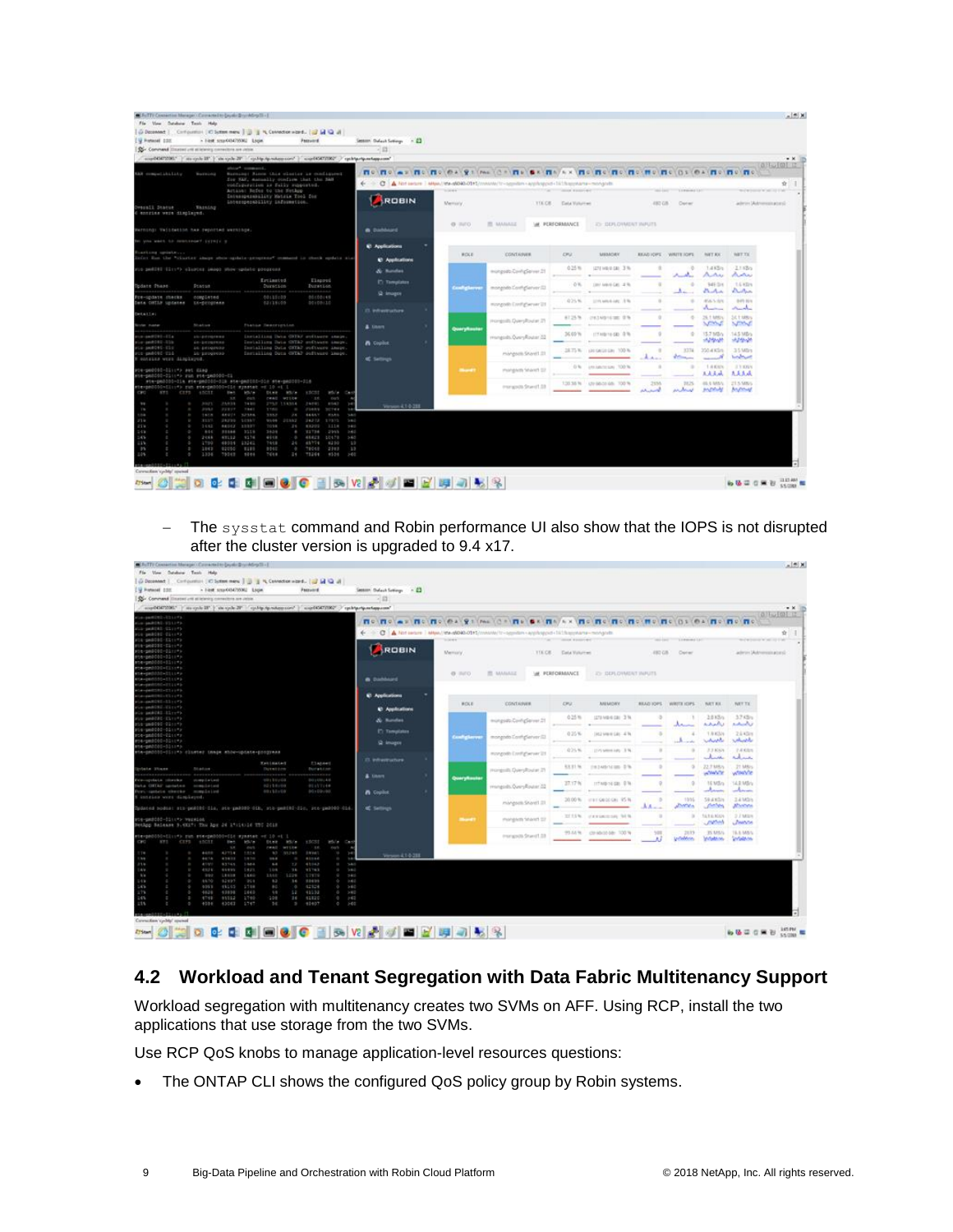|                | Vserver                                           | Class           | Wklds Throughput Is Shared | #te-pm8080-01(1*> gos policy-group show -vserver ste-ym8080-01-aff -policy-group *mongodb*data*                                                                       |                           |
|----------------|---------------------------------------------------|-----------------|----------------------------|-----------------------------------------------------------------------------------------------------------------------------------------------------------------------|---------------------------|
|                | mongodb ConfigServer 01 data                      |                 |                            |                                                                                                                                                                       |                           |
|                | ste-cm3000-01-aff                                 |                 |                            |                                                                                                                                                                       |                           |
|                |                                                   | user-defined I  | 0-50000010P3 true          |                                                                                                                                                                       |                           |
|                | mongodb ConfigServer 02 data                      |                 |                            |                                                                                                                                                                       |                           |
|                | ste-pm8080-01-aff                                 |                 |                            |                                                                                                                                                                       |                           |
|                |                                                   | user-defined 1: | 0-50000010PS true          |                                                                                                                                                                       |                           |
|                | mongodb ConfigServer 03 data<br>ste-pm8080-01-aff |                 |                            |                                                                                                                                                                       |                           |
|                |                                                   | user-defined 1  | 0-50000010PS true          |                                                                                                                                                                       |                           |
|                | mongodb Shardl 01 data                            |                 |                            |                                                                                                                                                                       |                           |
|                | ste-cm3080-01-aff                                 |                 |                            |                                                                                                                                                                       |                           |
|                |                                                   | user-defined 1  | 0-500010PS true            |                                                                                                                                                                       |                           |
|                | mongodb Shardl 02 data                            |                 |                            |                                                                                                                                                                       |                           |
|                | ste-pm8080-01-aff                                 |                 |                            |                                                                                                                                                                       |                           |
|                |                                                   | user-defined 1  | 0-5000IOPS true            |                                                                                                                                                                       |                           |
|                | mongodb Shardi 03 data                            |                 |                            |                                                                                                                                                                       |                           |
|                | ste-pm8080-01-aff                                 |                 |                            |                                                                                                                                                                       |                           |
|                |                                                   | user-defined 1  | 0-5000IOPS true            |                                                                                                                                                                       |                           |
|                | 6 entries were displayed.                         |                 |                            |                                                                                                                                                                       |                           |
|                |                                                   |                 |                            | ste-pm8080-01::4> lun show -vaerver ste-pm8080-01-aff -volume mongodb Shard* -fields gos-policy-group                                                                 |                           |
| <b>VAREVRY</b> | <b>DATA</b>                                       |                 |                            |                                                                                                                                                                       | nos-policy-group          |
|                |                                                   |                 |                            |                                                                                                                                                                       |                           |
|                |                                                   |                 |                            | ste=pm8080=01=aff /vol/mongodb Shard1 01 data 9c0f85ee 933a 4ab4 95e2 4ace67dd6ad4/mongodb,Shard1.01.data.9c0f85ee=933a<4ab4=95e2=4ace67dd6ad4 mongodb Shard1 01 data |                           |
|                |                                                   |                 |                            | ste-pm8080-01-aff /vol/mongodb Shard1 01 root fs b0290611 2378 490e 9c62 e5ec8977a433/mongodb.Shard1.01.root fs.b0290611-2378-490e-9c62-e5ec8977a433                  |                           |
|                |                                                   |                 |                            | ste-pm0000-01-aff /vol/mongodb Shard1 02 data 491ffefa 099e 4d3d 82d4 Rb3f0d6453f2/mongodb.Shard1.02.data.491ffefa-099e-4d3d-82d4-8b3f0d6453f2 mongodb Shard1 02 data | mongodb Shardi Oi root fs |
|                |                                                   |                 |                            | #te-pm8080-01-aff /vol/mongodb_Shandl 02 root fs_eb0fddff 4Wb1_438d_b5c0_3f545fc73ef7/mongodb.Shard1.02.root fs_eb0fddff-49b1-438d-b5c0-3f545fc73ef7                  |                           |
|                |                                                   |                 |                            |                                                                                                                                                                       | mongodh Shardl 02 root fs |
|                |                                                   |                 |                            | ste-pm8080-01-aff /vol/mongodb Shard1 03 data ca35992f 2dc3 4e77 989f 1da2bf5b6716/mongodb.Shard1.03.data.ca35992f-2dc3-4e77-989f-1da2bf5b6716 mongodb Shard1 03 data |                           |
|                |                                                   |                 |                            | ste-pm8080-01-aff /vol/mongodb Shard1 03 rock fs 09e6c8f9 045f 4dmf bcfa 97d9ac513e8e/mongodb.Shard1.03.root fs.09e8c8f9-045f-4def-bcfa-97d9ac513e8e                  |                           |
|                |                                                   |                 |                            |                                                                                                                                                                       | mongodh Shardl 03 root fa |
|                | 6 entries were displayed.                         |                 |                            |                                                                                                                                                                       |                           |
|                |                                                   |                 |                            |                                                                                                                                                                       |                           |
|                |                                                   |                 |                            |                                                                                                                                                                       |                           |

• QoS is tunable from the Robin system's UI.

|                                                        | ← (C) A fint Main : https://the 46040-0000/innereal/innereal/innergodine-spylladput-1al/httpcniews-mangedin                                                 |                                                                                                                                                                                                                                                                                     |                                                               |                                                                   |                                     |             |             |               |                         | 會 工 |
|--------------------------------------------------------|-------------------------------------------------------------------------------------------------------------------------------------------------------------|-------------------------------------------------------------------------------------------------------------------------------------------------------------------------------------------------------------------------------------------------------------------------------------|---------------------------------------------------------------|-------------------------------------------------------------------|-------------------------------------|-------------|-------------|---------------|-------------------------|-----|
| ROBIN<br>di limitane                                   | <b>Characterization of the</b><br><b>Burning Stern</b><br><b>Exchange Sections</b><br><b>Contact of Additional</b>                                          | <b>ROS mergers</b><br>٠<br>Time<br><b>Business Service</b><br>Compraries form<br><b>STATISTICS</b><br><b>HEAR PARTIES</b><br>Contactor III al                                                                                                                                       |                                                               | Modify QoS for role Shard1<br>all resources are set per container | ×                                   |             |             |               |                         |     |
| C Applications:<br><b>K)</b> Applications<br>A. Innihe | <b>DSH</b><br><b>Basicovice</b><br><b>Provide</b><br><b>Haplaced</b><br>Phone manufacturer (8 - are constituted for                                         | <b>CHIA</b><br><b>MOR</b><br><b>Marketin</b><br><b>SAVING</b><br><b>Beach</b><br><b><i><u>STAGE SPINSTER</u></i></b><br><b>Planned Robbin</b>                                                                                                                                       | CPU CORES                                                     | $\bullet$                                                         |                                     |             |             |               |                         |     |
| C families<br>$\frac{1}{2}$ (experts)                  | Shard1 droocter                                                                                                                                             |                                                                                                                                                                                                                                                                                     | MEMORY                                                        |                                                                   | TERRE                               |             |             |               |                         |     |
| <b><i><u>Infrastratore</u></i></b><br>& town :         | <b>Companion of the Company</b><br><b>SECTION</b>                                                                                                           | $\Box = \Box$<br><b>Service</b>                                                                                                                                                                                                                                                     | <b>PRIORITY</b>                                               | *****                                                             |                                     |             |             |               |                         |     |
| <b>B</b> cann<br><b>C</b> hengi                        | <b>Baltimore growth</b><br><b>Complete Scott and</b><br>Tomacai il soldono<br><b>Little</b><br><b>STATISTICS</b><br><b>SHOP</b><br><b>PERSONAL PROPERTY</b> | <b>Painting Street</b><br>Talent<br>Companies from<br><b><i><u>International </u></i></b><br><b>MEDIA FRETRISE</b><br>Companies of an<br><b>CPUS</b><br><br><b>DOM:</b><br><b>MARKET</b><br>100.00<br><b>Service</b><br><b>Chair</b><br><b>Walge-Jamies</b><br><b>Physical Ford</b> | QoS For Volume Type Yoot fs:<br><b>IOPS</b><br>k<br>$\bullet$ | $-$                                                               | <b>Page Fo</b><br>Cancel 1          |             |             |               |                         |     |
|                                                        | Storage Volumes<br><b>BOLE</b>                                                                                                                              | <b>CONTAINER</b>                                                                                                                                                                                                                                                                    |                                                               | <b>TITLE</b>                                                      | <b>MOUNT RATH</b>                   | <b>FRID</b> | <b>SITE</b> |               | <b>MEDIA PROTECTION</b> |     |
|                                                        | <b>Constant</b>                                                                                                                                             | <b>Horwell, Carl Carlos 17</b>                                                                                                                                                                                                                                                      |                                                               | <b>SHOP</b>                                                       | <b><i><u>START OF GROSS</u></i></b> |             | 39 L.E.     |               | 122 - Automobile        |     |
|                                                        | <b>Complete</b>                                                                                                                                             | margain Enrightener III                                                                                                                                                                                                                                                             |                                                               | <b>TOTAL</b>                                                      | <b>MELLIOTATE</b>                   |             | <b>WEE</b>  | <b>STATE</b>  | <b>And environment</b>  |     |
|                                                        | Golden                                                                                                                                                      | warrants Card glances 21                                                                                                                                                                                                                                                            |                                                               | <b>HARLIN</b>                                                     |                                     |             | 19.03       |               | 12 Annunce              |     |
|                                                        | <b>Company</b>                                                                                                                                              | <b>Horschlie Elist Chevrolet III</b>                                                                                                                                                                                                                                                |                                                               | <b>Barnet</b>                                                     | <b><i><u>Product State</u></i></b>  |             | <b>WIE</b>  | <b>THE 11</b> | Als present             |     |
|                                                        | <b>Completion</b>                                                                                                                                           | margum Carl glance III.                                                                                                                                                                                                                                                             |                                                               | santa:                                                            | <b>New York pitch</b>               |             | 2812        | <b>10 1</b>   | Ann provident           |     |
|                                                        |                                                                                                                                                             |                                                                                                                                                                                                                                                                                     |                                                               |                                                                   |                                     |             |             |               |                         |     |

### <span id="page-9-0"></span>**4.3 Back Up and Restore MongoDB Database by Using RCP**

To back up and restore a MongoDB database by using RCP, follow these steps:

- 1. Create a MongoDB cluster.
- 2. Create a database.
- 3. Using YCSB, create a table.
- 4. Back up the application and delete the database or table.
- 5. Restore the MongoDB instance and verify the result.

**Expected result:** The backup and restore operation from RCP should occur with the tables/database restored correctly.

**Observed result:** The backup and restore operations from the Robin system's UI completed successfully.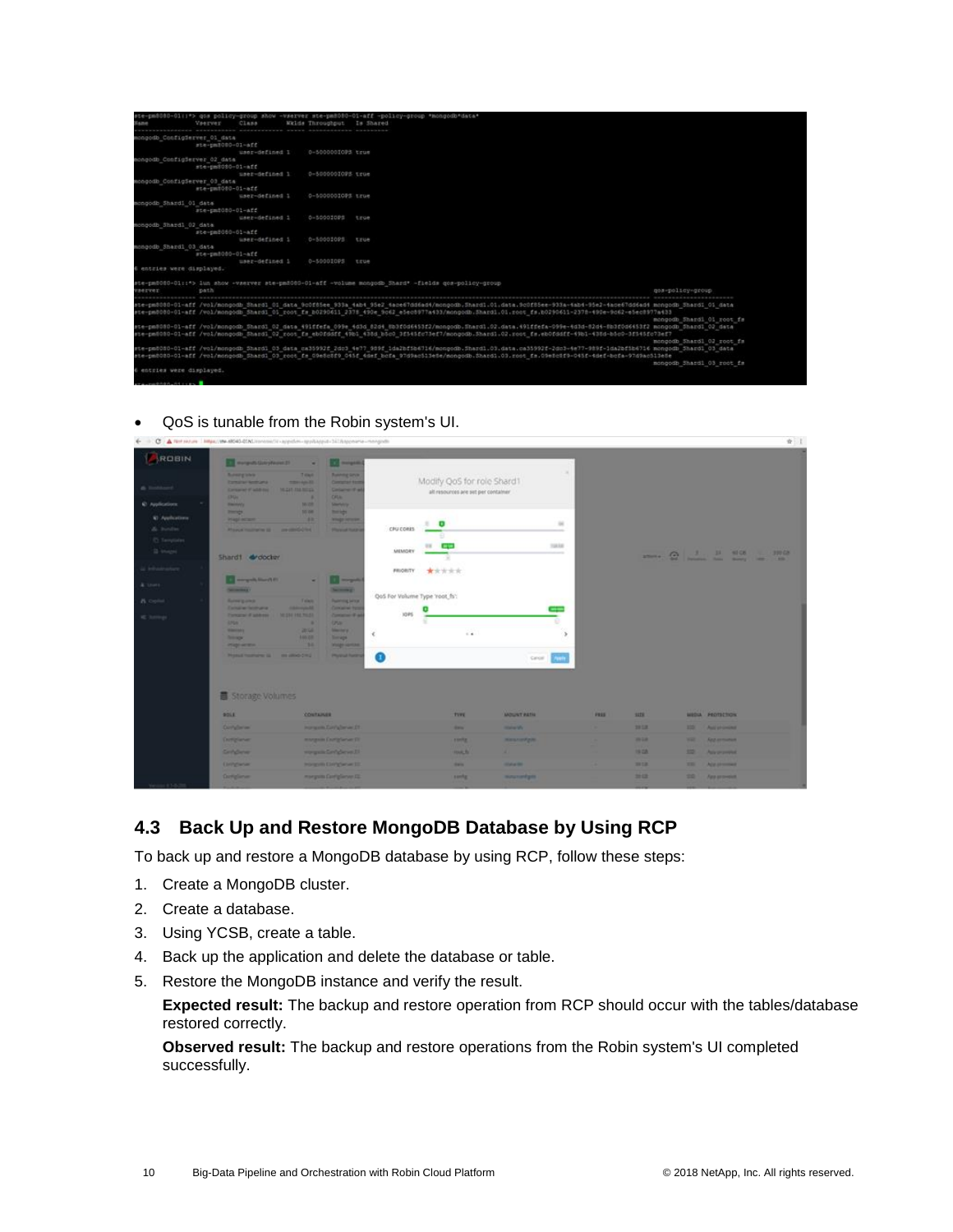| <b>A BARRY BARRY</b><br>$\leftarrow$ $\rightarrow$     |                                                                   | A 1 A West Length A 1 Frequency A 1 Phasylema A 1 D Remaya 21 (A West Length A 1 2 M Londonal) A 1 8 Non-<br>C A Not secure   Niles//ste-8040-01h1/console/7c-apps/tm-app/luppid=171/sepname-spark |                                      |                  |                                              |                                   |
|--------------------------------------------------------|-------------------------------------------------------------------|----------------------------------------------------------------------------------------------------------------------------------------------------------------------------------------------------|--------------------------------------|------------------|----------------------------------------------|-----------------------------------|
| ROBIN                                                  | $\blacksquare$                                                    |                                                                                                                                                                                                    |                                      |                  | ste-s8040-01h1   admin (superadmin) Annungan | ₽<br>$\mathbf{66} \pm \mathbf{1}$ |
| <b>a</b> Dashboard                                     | spark<br>Running since 6 days (5/2/2018 12:19:33 PM)              |                                                                                                                                                                                                    |                                      |                  |                                              | of Service Info                   |
| C Applications<br>C Applications                       | Containers<br>Cores                                               | ÷.<br>$\Delta$                                                                                                                                                                                     | Resource Pool<br><b>Root Volumes</b> | default<br>20 GB | Created from Bundle<br>Craased On            | 5/2/2018 12:                      |
| & Bundles<br><sup>1</sup> Templates<br><b>R</b> Images | Memory                                                            | 4 G8                                                                                                                                                                                               | Data Volumes                         | 40 GB            | Ourier                                       | admin (Admin                      |
| @ Infrastructure                                       | <sup>Q</sup> Probe<br>0.1970<br>C Thin clone<br>(a) litteck clone | AL PERFORMANCE<br><b>E&gt; DEPLOYMENT INPUTS</b>                                                                                                                                                   |                                      |                  |                                              |                                   |
| A Users<br><b>n</b> Copilot                            | @ Sn<br>A Restore to this point<br>I Hackup snapshot              |                                                                                                                                                                                                    |                                      |                  |                                              |                                   |
| of Settings                                            | <b>Q</b> Osas<br>Change Owner<br>٠<br><b>B</b> Delete             | ure Snapshot and Backup Schedules<br>Snapshot ID                                                                                                                                                   | Created on                           | Description      |                                              |                                   |
|                                                        | actions +                                                         | spark clean config.                                                                                                                                                                                | Mon, May 7th, 2018, 11:57:44 AM      |                  | No description was given.                    |                                   |
|                                                        | <b>量</b> Clones                                                   |                                                                                                                                                                                                    |                                      |                  |                                              |                                   |
|                                                        | <sup>0</sup> There are no clones created for this application.    |                                                                                                                                                                                                    |                                      |                  |                                              |                                   |

- 6. Create a NetApp SnapMirror® relationship from ONTAP Select to ONTAP (Data Mobility).
- 7. Create a SnapMirror relationship from ONTAP Select to AFF (ONTAP Select to ONTAP).
- 8. From RCP, establish a SnapMirror relationship from ONTAP Select to ONTAP.
- 9. After creating the application, from the Manage tab, configure the Snapshot copy schedule to create an hourly/daily/weekly Snapshot copy.
- 10. Configure the backup schedule to create an hourly/daily/weekly/monthly backup that will be mirrored to a different cluster.

To create a SnapMirror relationship to a different cluster, select a different aggregate for the Select an SVM to Which Snapshots Will Be Backed Up option.

### Configure Backup Schedule



The following SnapMirror relationships were created by RCF: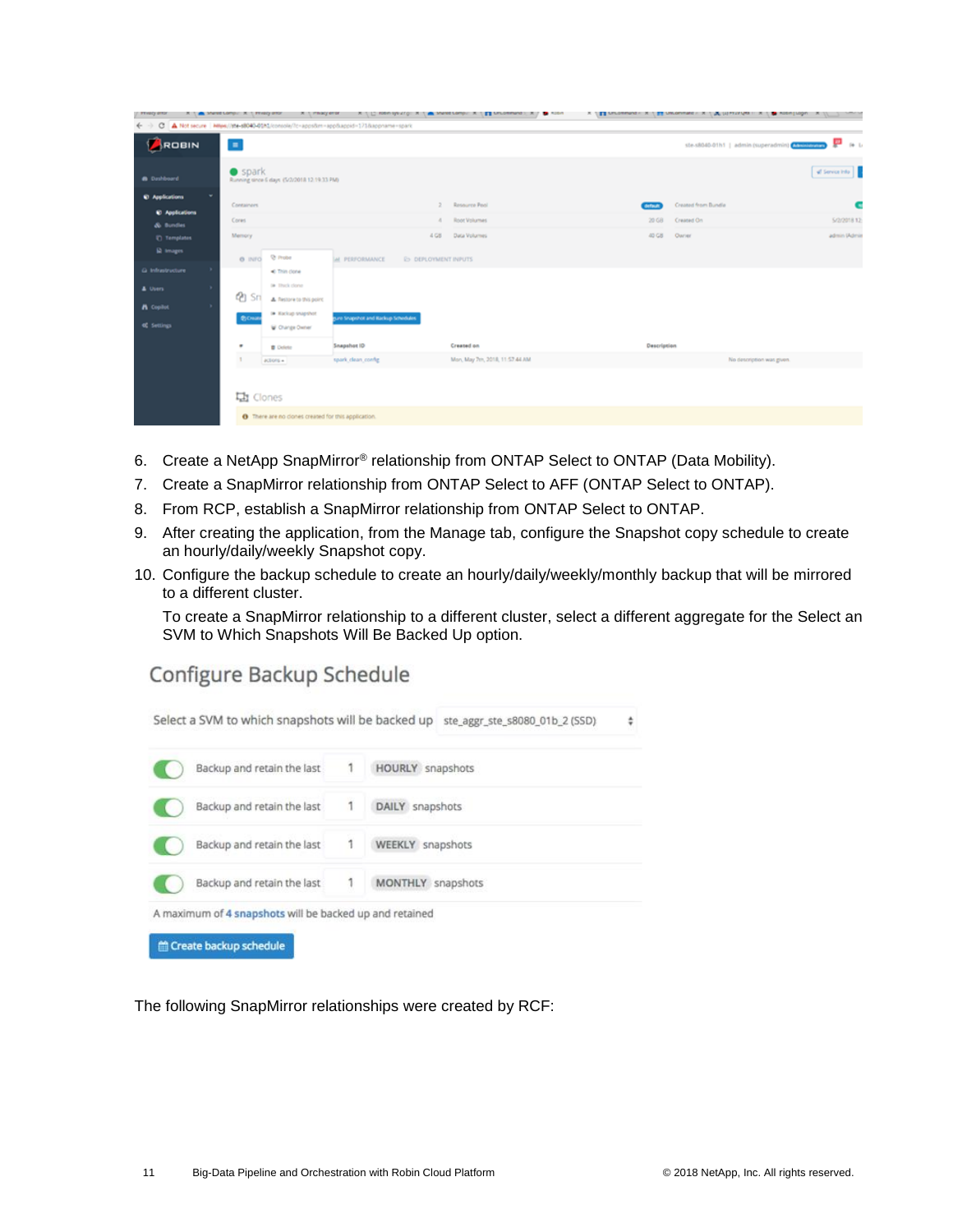ste-pm8080-02a1469220978::\*> snapmirror show -vserver vs\_mongodb\_1 Progress Destination Mirror Relationship Total Source Last Path Type Path State Status Progress Healthy Updated test\_robin\_sys:mongodb\_aaron7\_ConfigServer\_01\_config\_7ba86627\_a8bf\_41bd\_ba20\_e5c0628339b8 XDP vs\_mongodb\_1:mongodb\_aaron7\_ConfigServer\_01\_config\_7ba86627\_a8bf\_41bd\_ba20\_e5c0628339b8\_robin\_backup Snapmirrored Idle true test\_robin\_sys:mongodb\_aaron7\_ConfigServer\_01\_data\_df739b11\_b6c1\_48b0\_941c\_6caa71955852 XDP vs\_mongodb\_1:mongodb\_aaron7\_ConfigServer\_01\_data\_df739b11\_b6c1\_48b0\_941c\_6caa71955852\_robin\_backup Snapmirrored Idle true test\_robin\_sys:mongodb\_aaron7\_ConfigServer\_01\_root\_fs\_c1e04283\_4f61\_4dc1\_baad\_384b890e58ae XDP vs\_mongodb\_1:mongodb\_aaron7\_ConfigServer\_01\_root\_fs\_c1e04283\_4f61\_4dc1\_baad\_384b890e58ae\_robin\_backup Snapmirrored Idle true test\_robin\_sys:mongodb\_aaron7\_ConfigServer\_02\_config\_29364f3b\_29d0\_40f3\_b258\_05acac44083b<br>XDP vs\_mongodb\_1:mongodb\_aaron7\_ConfigServer\_02\_config\_29364f3b\_29d0\_40f3\_b258\_05acac44083b\_robin\_backup Snapmirrored Idle true test\_robin\_sys:mongodb\_aaron7\_ConfigServer\_02\_data\_46d92004\_16eb\_41c0\_8af0\_4a47e4dbb031 XDP vs\_mongodb\_1:mongodb\_aaron7\_ConfigServer\_02\_data\_46d92004\_16eb\_41c0\_8af0\_4a47e4dbb031\_robin\_backup Snapmirrored Idle true test\_robin\_sys:mongodb\_aaron7\_ConfigServer\_02\_root\_fs\_8e736a0f\_7dbd\_4962\_874b\_c336867ed489 XDP vs\_mongodb\_1:mongodb\_aaron7\_ConfigServer\_02\_root\_fs\_8e736a0f\_7dbd\_4962\_874b\_c336867ed489\_robin\_backup Snapmirrored Idle true test\_robin\_sys:mongodb\_aaron7\_ConfigServer\_03\_config\_dde67e2f\_f1bc\_4a86\_959a\_150fe6108a82 XDP vs\_mongodb\_1:mongodb\_aaron7\_ConfigServer\_03\_config\_dde67e2f\_f1bc\_4a86\_959a\_150fe6108a82\_robin\_backup Snapmirrored Idle true test\_robin\_sys:mongodb\_aaron7\_ConfigServer\_03\_data\_9fef010b\_86b3\_4136\_83b7\_8538fa30e47e XDP vs\_mongodb\_1:mongodb\_aaron7\_ConfigServer\_03\_data\_9fef010b\_86b3\_4136\_83b7\_8538fa30e47e\_robin\_backup Snapmirrored Idle true test\_robin\_sys:mongodb\_aaron7\_ConfigServer\_03\_root\_fs\_d04a62e7\_c28e\_4c7e\_a463\_da9591808b0d XDP vs\_mongodb\_1:mongodb\_aaron7\_ConfigServer\_03\_root\_fs\_d04a62e7\_c28e\_4c7e\_a463\_da9591808b0d\_robin\_backup Snapmirrored Idle true test\_robin\_sys:mongodb\_aaron7\_QueryRouter\_01\_root\_fs\_5cab60c6\_9130\_4bf0\_9cd7\_00737f781e38 XDP vs\_mongodb\_1:mongodb\_aaron7\_QueryRouter\_01\_root\_fs\_5cab60c6\_9130\_4bf0\_9cd7\_00737f781e38\_robin\_backup Snapmirrored Idle true test\_robin\_sys:mongodb\_aaron7\_QueryRouter\_02\_root\_fs\_ffdb5a4d\_d664\_4878\_8560\_c5b5bab19be8 XDP vs\_mongodb\_1:mongodb\_aaron7\_QueryRouter\_02\_root\_fs\_ffdb5a4d\_d664\_4878\_8560\_c5b5bab19be8\_robin\_backup Snapmirrored Idle true test\_robin\_sys:mongodb\_aaron7\_Shard1\_01\_data\_f1c8e592\_c6a8\_4a5d\_ba0c\_0e16e4d4859c XDP vs\_mongodb\_1:mongodb\_aaron7\_Shard1\_01\_data\_f1c8e592\_c6a8\_4a5d\_ba0c\_0e16e4d4859c\_robin\_backup Snapmirrored Idle true test\_robin\_sys:mongodb\_aaron7\_Shard1\_01\_root\_fs\_51fae0f6\_1e5f\_4f91\_9fbd\_282f641c42bd XDP vs\_mongodb\_1:mongodb\_aaron7\_Shard1\_01\_root\_fs\_51fae0f6\_1e5f\_4f91\_9fbd\_282f641c42bd\_robin\_backup Snapmirrored Idle true test\_robin\_sys:mongodb\_aaron7\_Shard1\_02\_data\_db6f15ed\_4ed1\_4d38\_8b29\_e8cbfd6b633a XDP vs\_mongodb\_1:mongodb\_aaron7\_Shard1\_02\_data\_db6f15ed\_4ed1\_4d38\_8b29\_e8cbfd6b633a\_robin\_backup Snapmirrored Idle test\_robin\_sys:mongodb\_aaron7\_Shard1\_02\_root\_fs\_4ddc4b4a\_5b1b\_4991\_8dba\_78274f2b47e4 XDP vs\_mongodb\_1:mongodb\_aaron7\_Shard1\_02\_root\_fs\_4ddc4b4a\_5b1b\_4991\_8dba\_78274f2b47e4\_robin\_backup Snapmirrored Idle true test\_robin\_sys:mongodb\_aaron7\_Shard1\_03\_data\_70bc342e\_2c30\_48c2\_96a8\_febf7ac1fa2e XDP vs\_mongodb\_1:mongodb\_aaron7\_Shard1\_03\_data\_70bc342e\_2c30\_48c2\_96a8\_febf7ac1fa2e\_robin\_backup Snapmirrored Idle true test\_robin\_sys:mongodb\_aaron7\_Shard1\_03\_root\_fs\_dd1cc66a\_96f3\_4070\_9e6b\_79a14c624af0 XDP vs\_mongodb\_1:mongodb\_aaron7\_Shard1\_03\_root\_fs\_dd1cc66a\_96f3\_4070\_9e6b\_79a14c624af0\_robin\_backup Snapmirrored Idle  $\sim$ true 17 entries were displayed.

- 11. Create a SnapMirror relationship from ONTAP Select to AFF (Edge to ONTAP Select).
- 12. From RCP, establish a SnapMirror relationship from ONTAP Select to ONTAP. Perform a take/give operation while orchestrating a mobility event.
- 13. Perform an SFO on the destination node hosting the SnapMirror relationship and then trigger SnapMirror by selecting the Backup Snapshot option.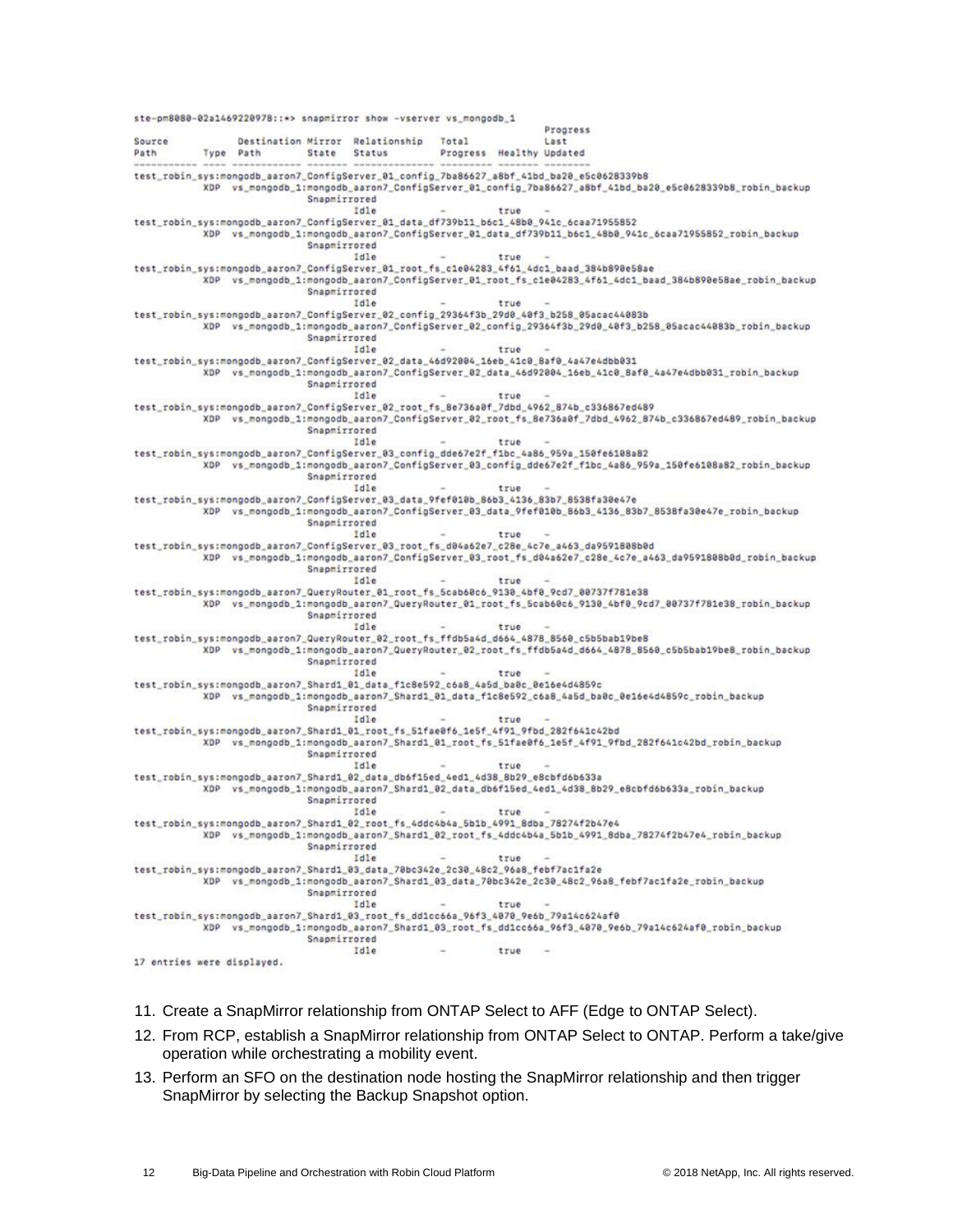|                      | mongodb_aaron7<br>Running since 21 hours (5/16/2018 4:01:06 PM)                                     |                                        |              |
|----------------------|-----------------------------------------------------------------------------------------------------|----------------------------------------|--------------|
| Containers           |                                                                                                     |                                        |              |
| Cores                |                                                                                                     |                                        |              |
| Memory               |                                                                                                     |                                        |              |
| <b>O</b> INF<br>1 Sr | V <sub>y</sub> Probe<br>$\Rightarrow$ Thin clone<br><b>E</b> Thick clone<br>* Restore to this point | <b>III PERFORMANCE</b>                 | <b>B</b> DEP |
| <sup>2</sup> Creat   | <b>■ Backup snapshot</b><br>Change Owner                                                            | figure Snapshot and Backup Schedules   |              |
| #                    | <b>前</b> Delete                                                                                     | ishot ID                               |              |
| 6                    | actions <b>A</b>                                                                                    | mongodb_aaron7_hourly_robin_2018_05_17 |              |

# <span id="page-12-0"></span>**Where to Find Additional Information**

To learn more about the information described in this document, refer to the following documents and/or websites:

- NetApp ONTAP 9 Documentation Center <http://docs.netapp.com/ontap-9/index.jsp>
- NetApp ONTAP Resources page <http://mysupport.netapp.com/ontap/resources>
- NetApp Product Documentation page [https://docs.netapp.com](https://docs.netapp.com/)

# <span id="page-12-1"></span>**Version History**

| <b>Version</b> | Date <sup>1</sup> | Document Version History |
|----------------|-------------------|--------------------------|
| Version 1.0    | <b>July 2018</b>  | Initial release.         |